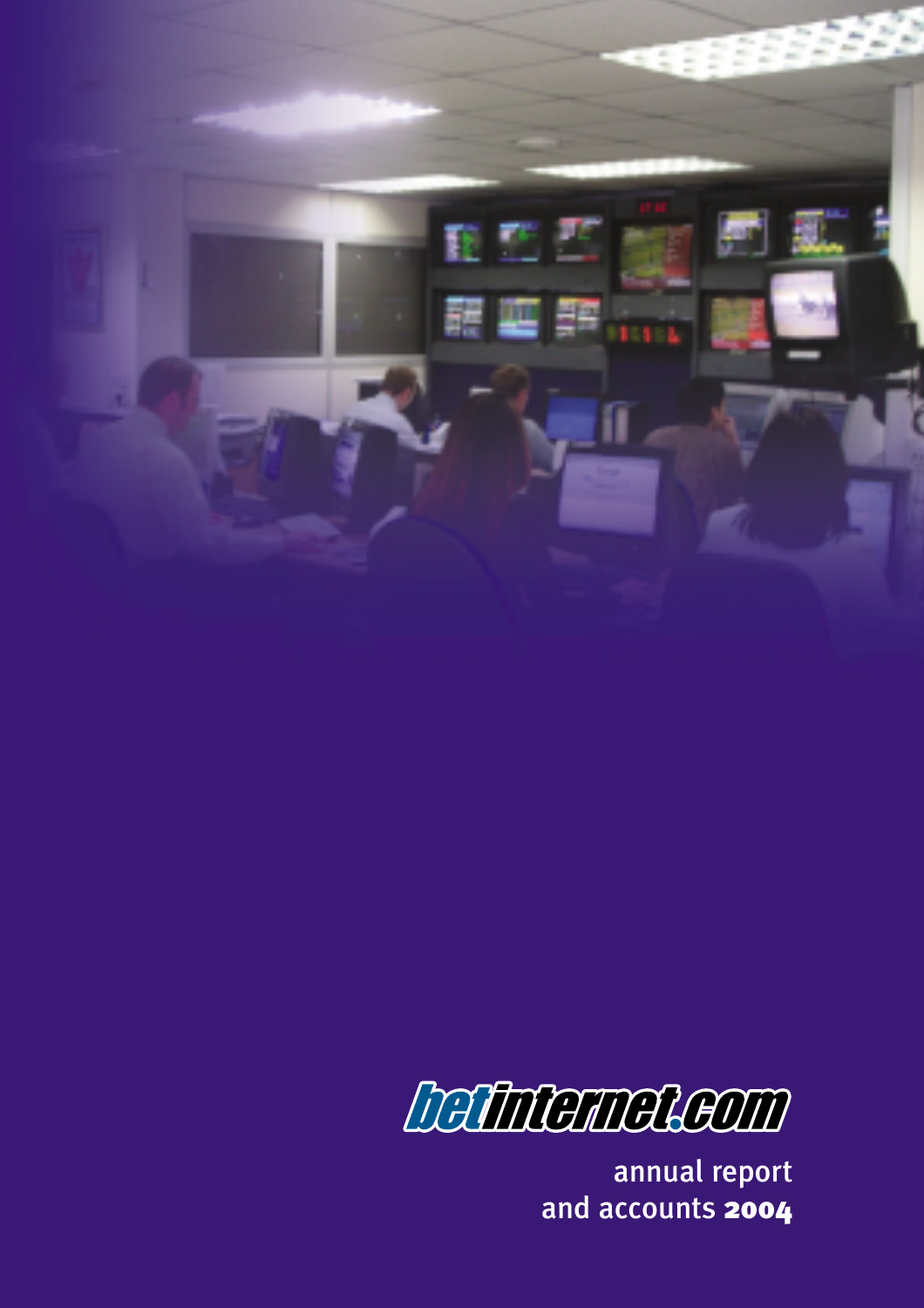## **Welcome to Betinternet.com plc**

We offer customers the opportunity to place wagers — via the telephone or internet on a wide variety of sports, through fixed odds and tote betting.

Typically, customers place bets on all the major sports — football, tennis, golf, formula one, US sports, international greyhound and horse racing. However, our huge range of wagering options reflects the true diversity of sports played throughout the globe. No matter what the customer wants to take a bet on, a German handball game for instance, we will endeavour to create the odds for them.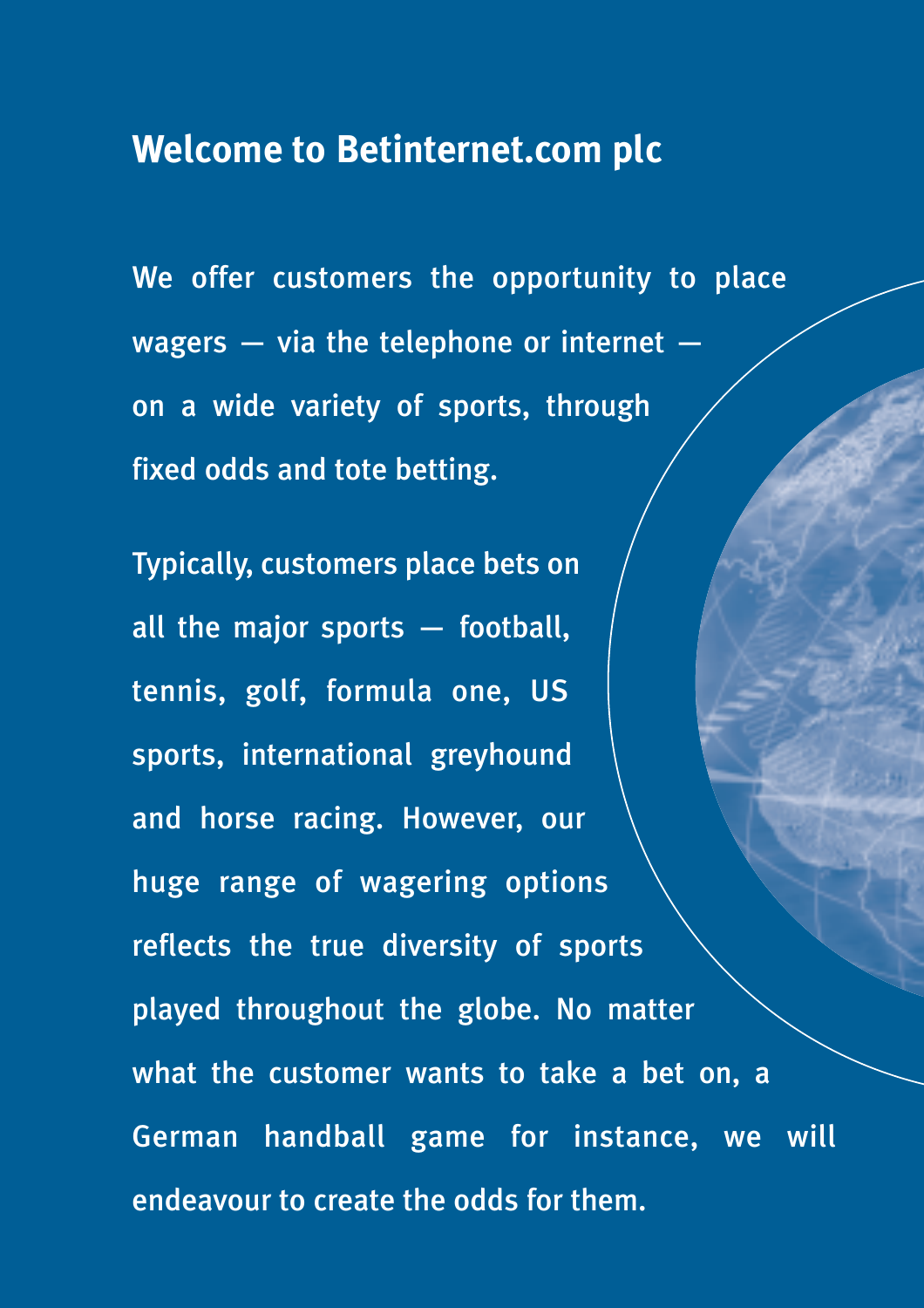

**///** 

## **Contents**

- Chairman's Statement
	- Directors and Advisers
		- Directors' Report
			- Corporate Governance
				- Statement of Directors' Responsibilities
					- Report of the Remuneration Committee
					- Report of the Independent Auditors
					- Consolidated Profit and Loss Account
					- Consolidated Balance Sheet
					- Company Balance Sheet
					- Consolidated Cash Flow Statement
				- Notes to the Accounts
			- Notice of Meeting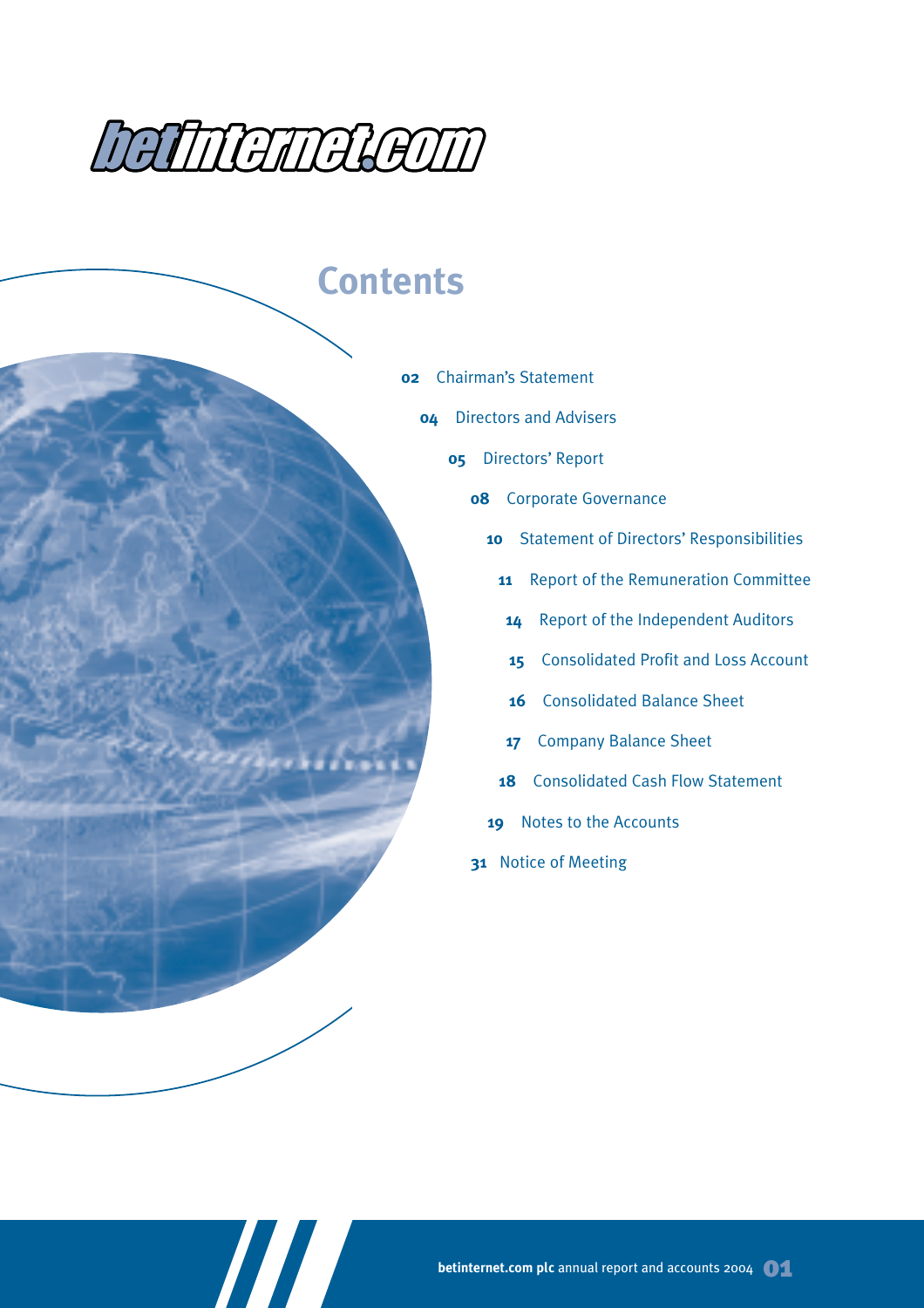# **Chairman's Statement**

## **"The company now has a clear strategy for profitable growth"**

## **Introduction**

The period ended 30 May 2004 has been one of significant change at betinternet. The company now has a clear strategy for profitable growth. Following the year end, we have acquired the 50% of Euro Off Track not previously owned and have organised equity funding from Burnbrae Limited which will support the anticipated rapid growth of this business.

Euro Off-Track, the group's pari-mutuel business, improved its performance greatly during the year. As a result of this, we have decided to focus more financial and management resources on this business. The board believes that this operation, which provides a risk-free return to us as the promoter, has enormous potential and will provide a more stable form of earnings. I am pleased to report that turnover has continued to grow rapidly in the current financial year.

As previously reported, we took decisive action to address the adverse factors which affected the



sportsbook business. In particular, we reduced risk and eliminated unprofitable markets. Costs have also been reduced to a level consistent with the underlying business. The impact of these measures will be more fully seen in the current financial year.

In line with the above strategy, the telephone wagering business was scaled further back during the year. The Internet now accounts for 92% of sportsbook turnover.

## **Overview of results**

The performance of the pari-mutuel business, Euro Off-Track, was outstanding. Turnover increased from £1 million to £22.5 million during the year and the operation recorded its first net profit, £0.71m, of which the group's share was £0.35m (2003: share of loss £0.24m).

As reported above, this operation is now wholly owned by the group and will be fully consolidated with effect from 30 June 2004.

Following the remedial action referred to above, the margin from the sportsbook business recovered to 5.36% for the period as a whole. Although this was less than that achieved in the previous 52 weeks, 7.29%, it represented a margin of 6.8% in the second half which was in line with that achieved in the second half of the previous period.

Nevertheless, the fall in turnover combined with the reduction in margin resulted in a fall in gross profit to £2.44m (2003: £4.16m).

Action to reduce overheads by approximately £1m on an annualised basis was also undertaken; however, much of the impact of this will be felt in the current financial year. Accordingly, the group recorded a loss of £1.68m (2003: loss of £0.13m) before amortisation charges of £0.21m (2003: £nil), thus increasing the overall loss to £1.89m (2003: loss of £0.13m).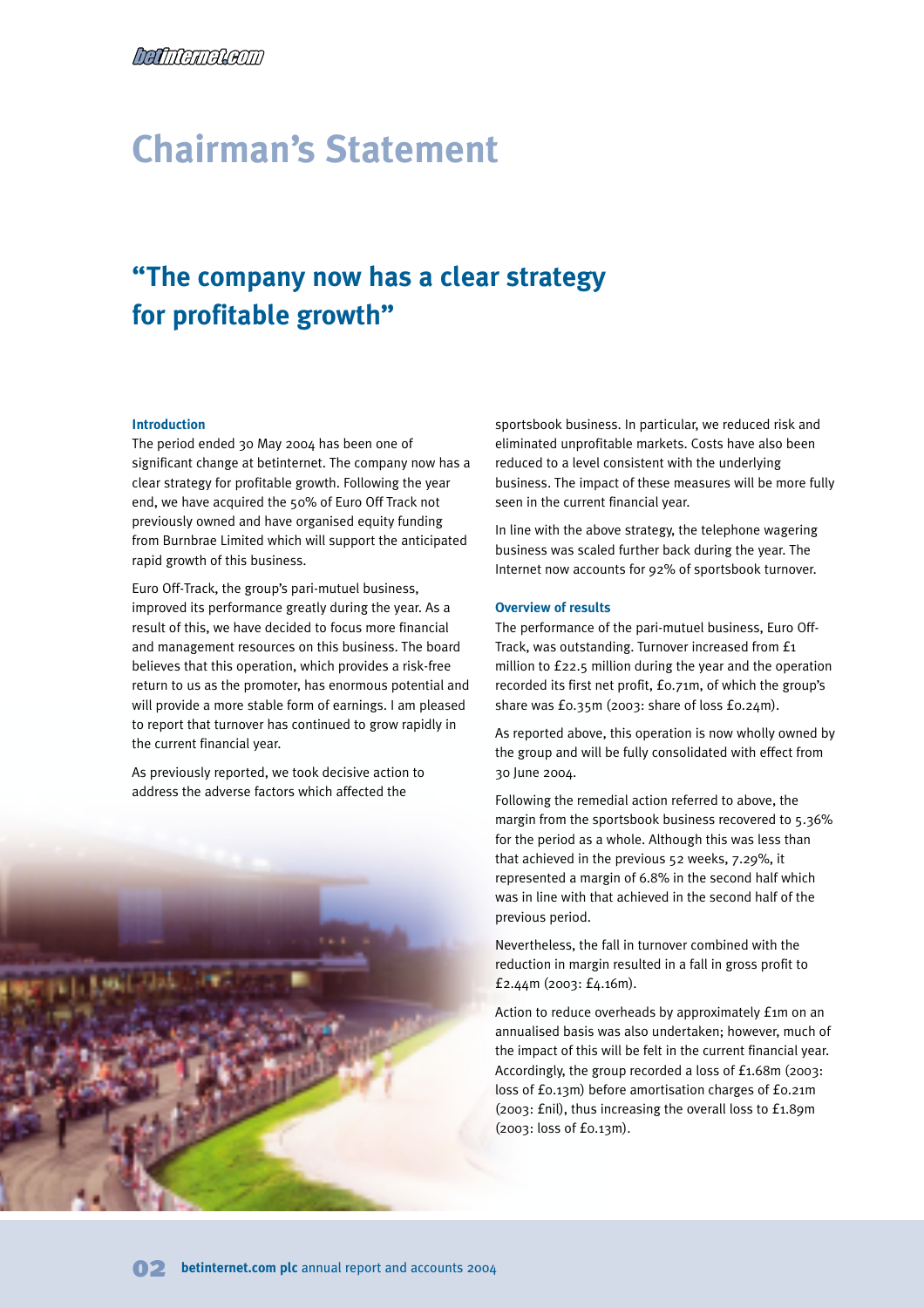## **Strategy**

The board's announcement of 19 October 2004 set out the results of the strategic review undertaken during the summer. The encouraging performance of Euro Off-Track has led the board to conclude that greater emphasis should be placed on its pari-mutuel business, and Euro Off-Track has continued to perform strongly since the acquisition of the outstanding 50% interest in June 2004.

The board believes that there are significant opportunities in exploiting its Isle of Man-based hub operations on an international basis. An example of this is our link with Phumelela Gold Enterprises of South Africa and the formation of a new joint venture company, Isle of Man Tote Limited. This company is intended to provide an international hub service for South African thoroughbred racing and, in due course, it is hoped will operate a totalisator and host pool betting on a variety of tote activities.

We will continue to operate the sportsbook in a manner that minimises our risk as much as possible and are seeking ways to make our offering more attractive in a manner consistent with this aim. To this end, we recently announced the imminent launch of an online casino in partnership with CasinoWebcam, the market leader in video streaming gaming technology. We are also looking at new initiatives to capitalise on our Far Eastern customer base.

Overall, the strategy is now clearly focused on making betinternet a leading technology solutions provider for the online gaming sector, maximising the company's market-leading technology to develop risk-free income streams to balance the unpredictable nature of fixed odds sports wagering.

## **Fund-raising**

To assist the strategic review referred to earlier, Mill Properties Limited and Burnbrae Limited, vehicles for the Caldwell family and Mr J Mellon, provided additional funding by way of financial guarantees. These have now been extinguished, but are intended to be replaced by arrangements which, subject to shareholder approval, will lead to the issue of 25 million new ordinary shares in the

company to Burnbrae Limited and which will raise approximately £900,000 after expenses. Details of these arrangements were explained more fully in a circular which was posted to shareholders on 10 December 2004.

As a result, the company will have the necessary funding in place to develop the Euro Off-Track business and to continue the sportsbook business on its new strategic course. The directors are confident of the future prospects that this provides for the business.

#### **Board changes**

Since the end of the financial period there have been changes to the board. Mr Jim Mellon has joined as a nonexecutive director. Mr Mellon, who is a beneficiary of Burnbrae Limited, brings a wealth of commercial experience to the board and is a most welcome addition. Mr William Mummery, Mr Mark Child and Mr Harley Corkill have all resigned from the board, and I thank them for their support. Mr Mummery continues to provide the company with technical consultancy in relation to the pari-mutuel business.

## **Summary**

The directors strongly believe that the new strategic direction that they have set for the business provides major long-term opportunities for the business. I wish to thank all shareholders for their continued support and also the staff of betinternet for their endeavours on behalf of the business during the year.

**Denham Eke**

Chairman

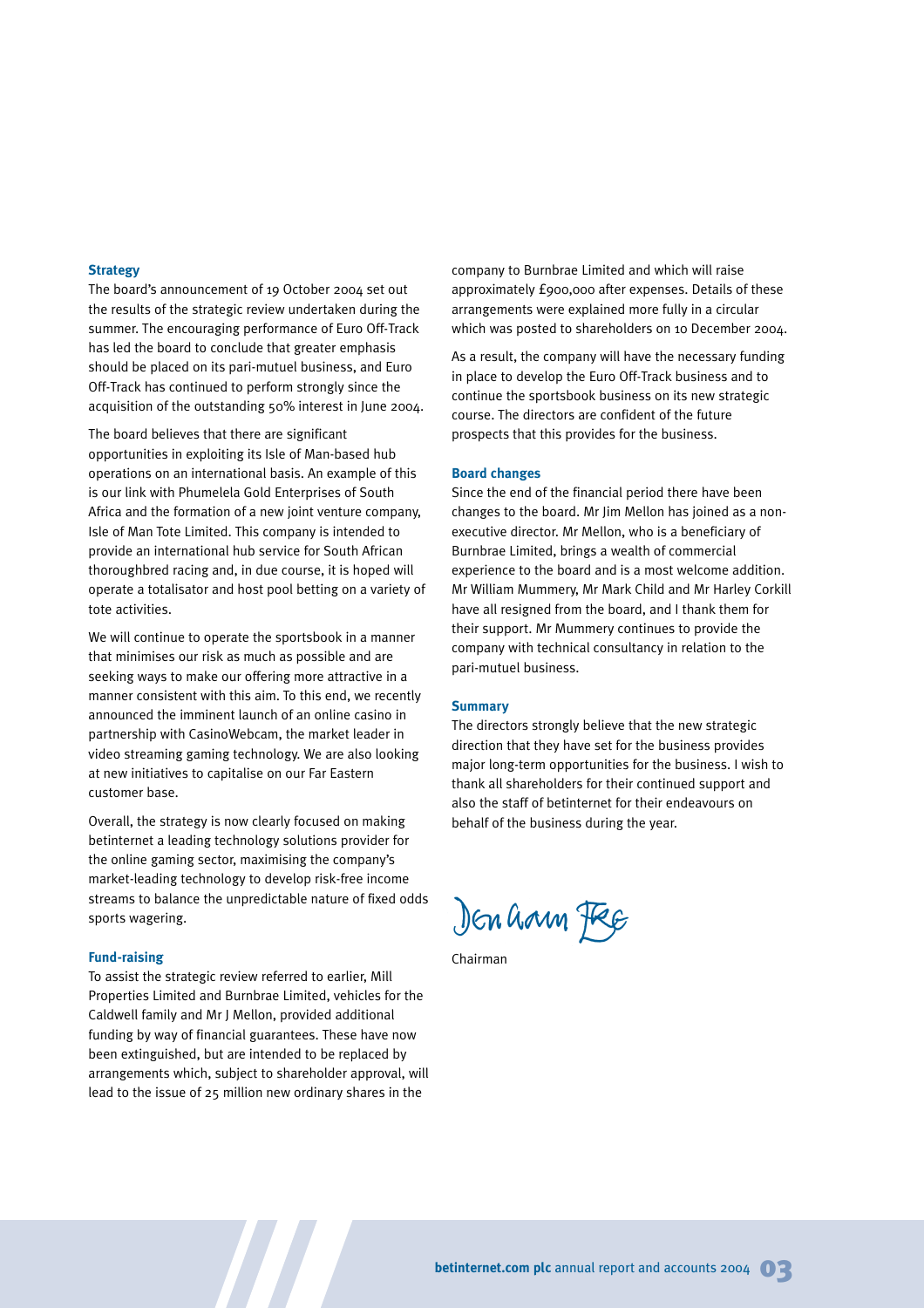# **Directors and Advisers**

## **D H N Eke, aged 52**

## **Non-Executive Chairman**

Denham Eke began his career in Stockbroking before moving into Corporate Planning for a major UK Insurance Broker. He is a director of many years standing of both Public and Private companies involved in the retail, manufacturing and financial services sectors.

Mr Eke was appointed Chairman of betinternet.com plc in April 2003.

## **P E Doona, aged 52**

## **Managing Director**

Paul Doona was appointed to the board as Finance Director in September 2002 and became Managing Director in February 2003. Mr Doona is a Chartered Accountant with many years' public company experience, having been Finance Director and Company Secretary of St. Modwen Properties PLC from 1988 to 1999, and Finance Director and later Managing Director of Claims Direct plc from 1999 to 2001. Mr Doona was interim Finance Director of bet365 Group Ltd until August 2002.

### **Directors**

D H N Eke, Chairman P E Doona, Managing Director H Mac Giolla Ri, Non-Executive Director J Mellon, Non-Executive Director

## **Secretary**

M Caldwell

### **Registered Office**

Viking House, Nelson Street, Douglas Isle of Man, IM1 2AH

## **Principal Bankers**

Barclays Bank, Barclays House Victoria Street, Douglas Isle of Man, IM1 1HN

## **J** Mellon, aged  $47$ **Non-Executive Director**

Jim Mellon is the founding and principal shareholder and non-executive director of Regent Pacific Group Limited. In addition, he is the founding and principal shareholder and non-executive chairman of Charlemagne Capital Limited. Earlier in his career he worked for GT Management in the United States and in Hong Kong and later became the co-founder and managing director of Tyndall Holdings plc. He is currently a director of Fixed Odds Group Limited and a variety of other investment companies.

Mr Mellon joined the board in July 2004.

## **H Mac Giolla Ri, aged 57**

## **Non-Executive Director**

Hugh Mac Giolla Ri is a graduate of University College, Dublin and is a fellow of the Institute of Chartered Accountants in Ireland.

After qualification Mr Mac Giolla Ri worked in Industry as a Financial Controller and Company Secretary. Moving into the profession in 1975 he founded the Dublin office of a Belfast-based practice. From 1978 to date Mr Mac Giolla Ri has been a partner of a Dublin-based firm of Accountants and Registered Auditors, Broderick Kelly Ring & Co.

Mr Mac Giolla Ri joined the board in April 2003.

## **Auditors**

KPMG Audit LLC Chartered Accountants Heritage Court, 41 Athol Street Douglas, Isle of Man, IM99 1HN

### **Nominated Adviser and Broker**

Williams de Broë, PO Box 515 6 Broadgate, London, EC2M 2RP

## **Registrars**

Capita IRG Northern House, Woodsome Park Fenay Bridge, Huddersfield, HD8 0LA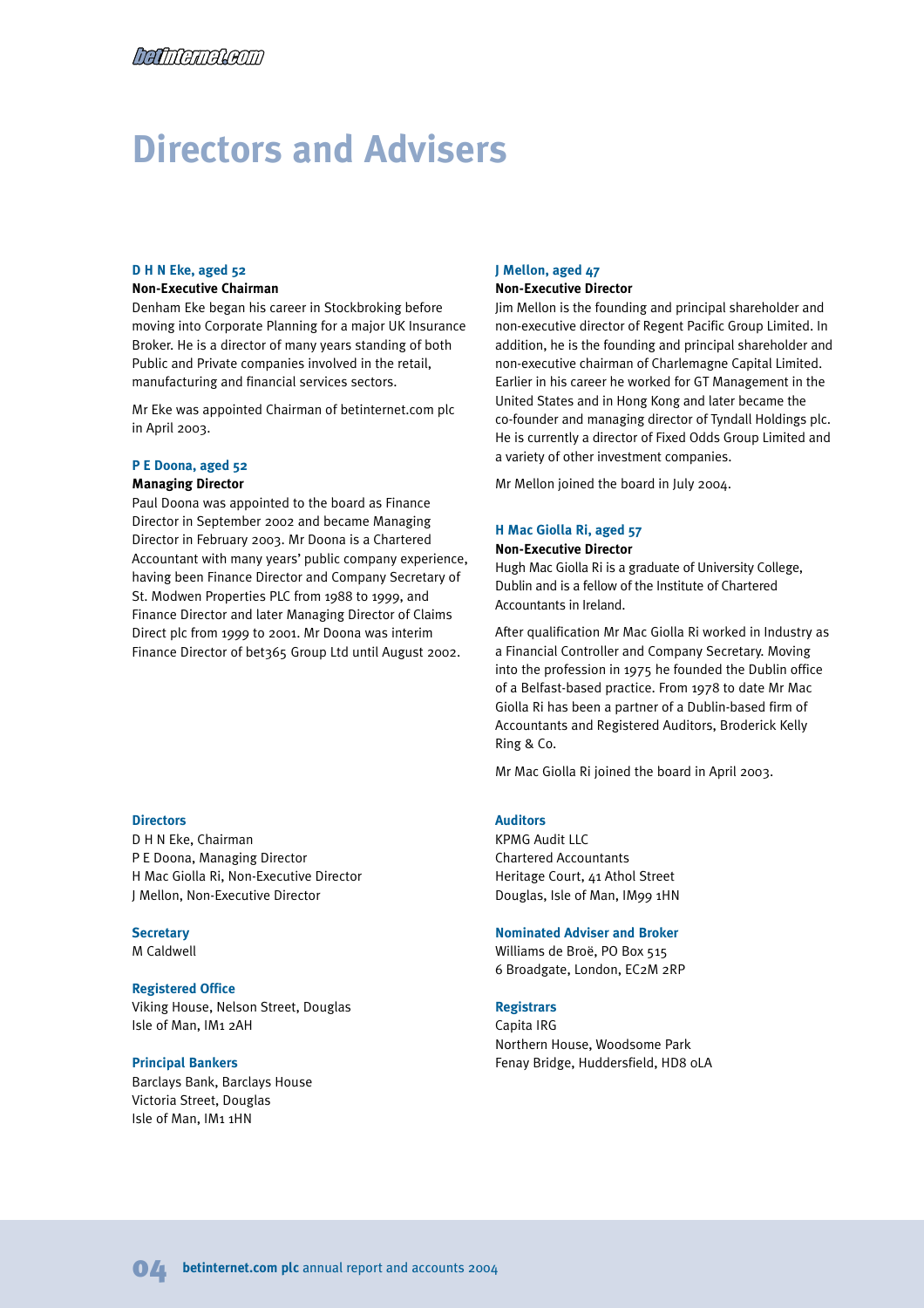# **Directors' Report**

financial statements for the period ended 30 May 2004.

## **Principal activities**

## **Business review**

## **Proposed dividend**

## **Policy and practice on payment of creditors**

### **Directors and directors' interests**

| The directors present their annual report and the audited<br>financial statements for the period ended 30 May 2004.                                                                                                                                                                                                                                                 | <b>Directors and directors' interests</b><br>follows:                                              | The directors who held office during the period were as                                                                                                                                                                                      |
|---------------------------------------------------------------------------------------------------------------------------------------------------------------------------------------------------------------------------------------------------------------------------------------------------------------------------------------------------------------------|----------------------------------------------------------------------------------------------------|----------------------------------------------------------------------------------------------------------------------------------------------------------------------------------------------------------------------------------------------|
| <b>Principal activities</b><br>The group operates as a licensed sports bookmaker<br>providing a worldwide telephone and internet service.<br>The group operates a pari-mutuel service to individual<br>and business customers, utilising its totalizator facility in<br>the Isle of Man. This was provided by way of a joint<br>venture in the period under review. | D H N Eke<br>P E Doona<br>S P C Graham<br>W D Mummery<br>M L Child<br>H Corkill<br>H Mac Giolla Ri | Chairman<br>Executive<br>Executive (resigned 25 October 2003)<br>Executive (resigned 25 June 2004)<br>Non-executive (resigned 25 June 2004)<br>Non-executive (resigned 25 June 2004)<br>Non-executive                                        |
| <b>Business review</b><br>The group operates on a worldwide basis and provides<br>internet and telephone facilities in respect of a wide<br>variety of sporting events.                                                                                                                                                                                             |                                                                                                    | Mr J Mellon was appointed to the board on 16 July 2004.<br>He retires in accordance with the articles of association<br>and, being eligible, offers himself for re-election. The<br>director retiring by rotation is Mr P E Doona who, being |
| A more detailed review of the business, its results and<br>future developments is given in the Chairman's statement<br>on pages 2 and 3.<br><b>Proposed dividend</b><br>The directors do not propose the payment of a dividend<br>(2003: nil).                                                                                                                      | from incentive schemes:                                                                            | eligible, offers himself for re-election.<br>The directors who held office at the end of the period had<br>the following interests in the ordinary shares of the<br>company and options to purchase such shares arising                      |
| <b>Policy and practice on payment of creditors</b><br>It is the policy of the group to agree appropriate terms<br>and conditions for its transactions with suppliers by<br>means of standard written terms to individually<br>negotiated contracts. The group seeks to ensure that<br>payments are always made in accordance with these<br>terms and conditions.    |                                                                                                    |                                                                                                                                                                                                                                              |
| At the year end there were 36 days (2003: 34 days)<br>purchases in trade creditors.                                                                                                                                                                                                                                                                                 |                                                                                                    |                                                                                                                                                                                                                                              |
|                                                                                                                                                                                                                                                                                                                                                                     |                                                                                                    |                                                                                                                                                                                                                                              |
|                                                                                                                                                                                                                                                                                                                                                                     |                                                                                                    |                                                                                                                                                                                                                                              |
| THE R                                                                                                                                                                                                                                                                                                                                                               |                                                                                                    | betinternet.com plc annual report and accounts 2004 05                                                                                                                                                                                       |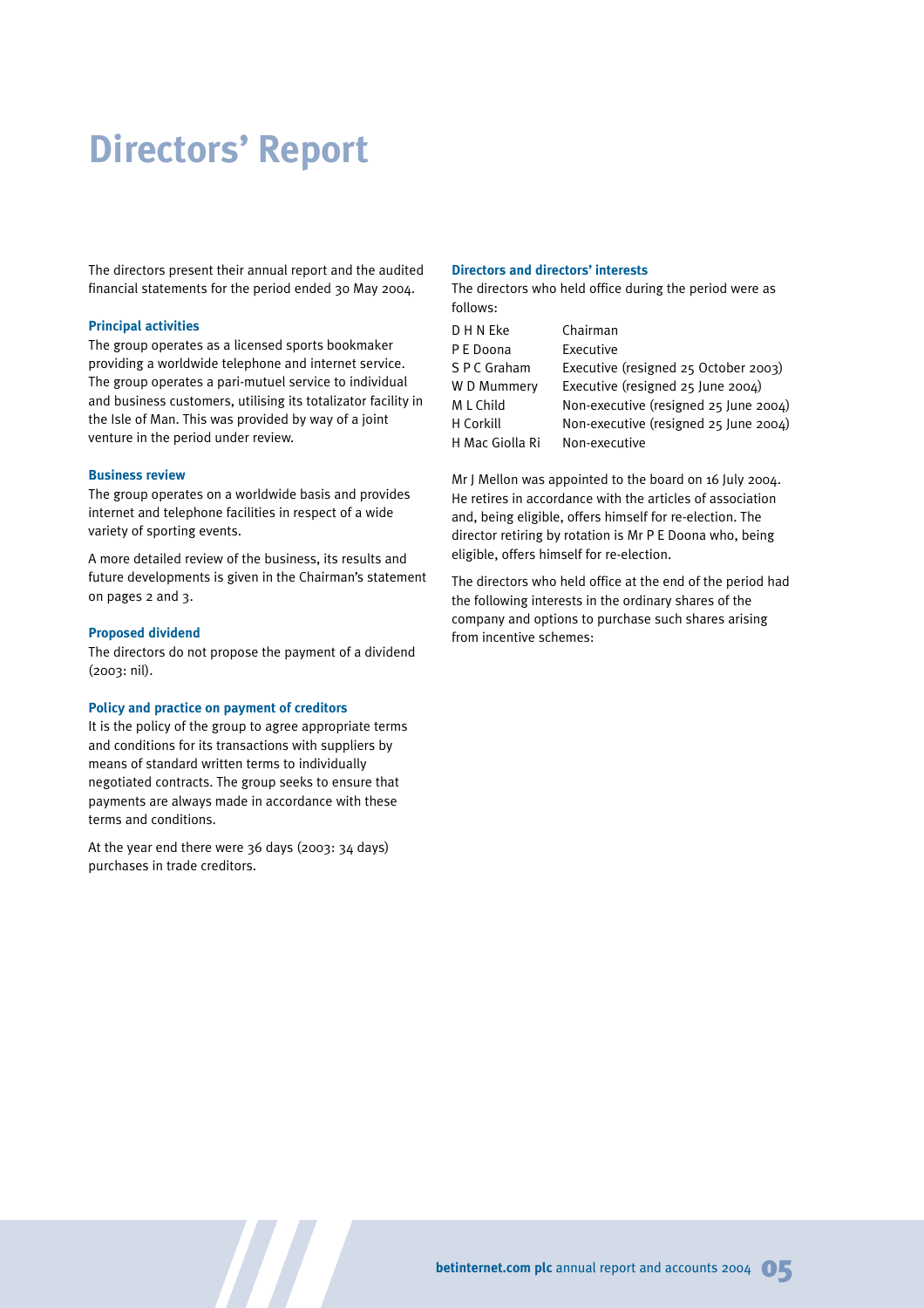## **Directors' Report continued**

|                                       | <b>Ordinary Shares</b>                 |                                   | <b>Options</b>                         |                                   |
|---------------------------------------|----------------------------------------|-----------------------------------|----------------------------------------|-----------------------------------|
|                                       | <b>Interest</b><br>at end of<br>period | Interest at<br>start of<br>period | <b>Interest</b><br>at end of<br>period | Interest at<br>start of<br>period |
| D H N Eke                             |                                        |                                   |                                        |                                   |
| P E Doona                             | 320,000                                | 320,000                           | 2,333,740                              | 2,333,740                         |
| W D Mummery                           |                                        |                                   | 2,833,740                              | 2,833,740                         |
| H Mac Giolla Ri                       | 24,000                                 | 24,000                            |                                        |                                   |
| SPC Graham (resigned 25 October 2003) |                                        | 333,333                           |                                        | 2,833,740                         |
| H Corkill                             | 21,600                                 | 21,600                            | 100,000                                | 100,000                           |
| M L Child                             |                                        | 1,150,000                         |                                        |                                   |

In addition to their interests shown above, M L Child had 287,500 warrants and H Corkill 5,400 warrants, throughout the period, to subscribe for ordinary shares at 12p per share.

Subsequent to the period end, J Mellon was appointed as a non-executive director and his interests are shown in the note below. Also subsequent to the period end, W D Mummery, H Corkill and M L Child resigned from the board.

Further details of the options issued to the executive directors are contained in the Report of the remuneration committee on pages 11 to 13.

## **Substantial interests**

On 25 November 2004 the following interests in 3 per cent or more of the company's ordinary share capital had been reported: **Number of**

|                                                  |       | Number of       |
|--------------------------------------------------|-------|-----------------|
|                                                  | %     | ordinary shares |
| <b>Burnbrae Limited</b>                          | 20.81 | 26,100,000      |
| Mill Properties Limited                          | 10.60 | 13,293,500      |
| Vincent Caldwell                                 | 10.33 | 12,964,967      |
| Merrion Stockbrokers Nominees Limited a/c 900741 | 8.30  | 10,416,418      |
| <b>Vidacos Nominees</b>                          | 6.98  | 8,761,125       |
| Pershing Keen Nominees Limited a/c CACLT         | 5.00  | 6,273,811       |
| Diplomat Trust Company Limited                   | 4.57  | 5,734,400       |
| Jennifer Caldwell                                | 3.94  | 4,937,600       |
|                                                  |       |                 |

The board has been informed that Mr J Mellon is a beneficiary of a trust that holds the entire share capital of Burnbrae Limited. Mr Mellon is also a beneficiary of a trust that holds 950,000 ordinary shares in the company. Separately, Mr Mellon is also interested in 18,000 ordinary shares in the company.

Jennifer Caldwell is a sister of Vincent Caldwell. Shares held by Diplomat Trust Company Limited are held for the benefit of Caldwell family members and trusts, whilst the shares held by Mill Properties Limited represent a family related shareholding of the Caldwell family.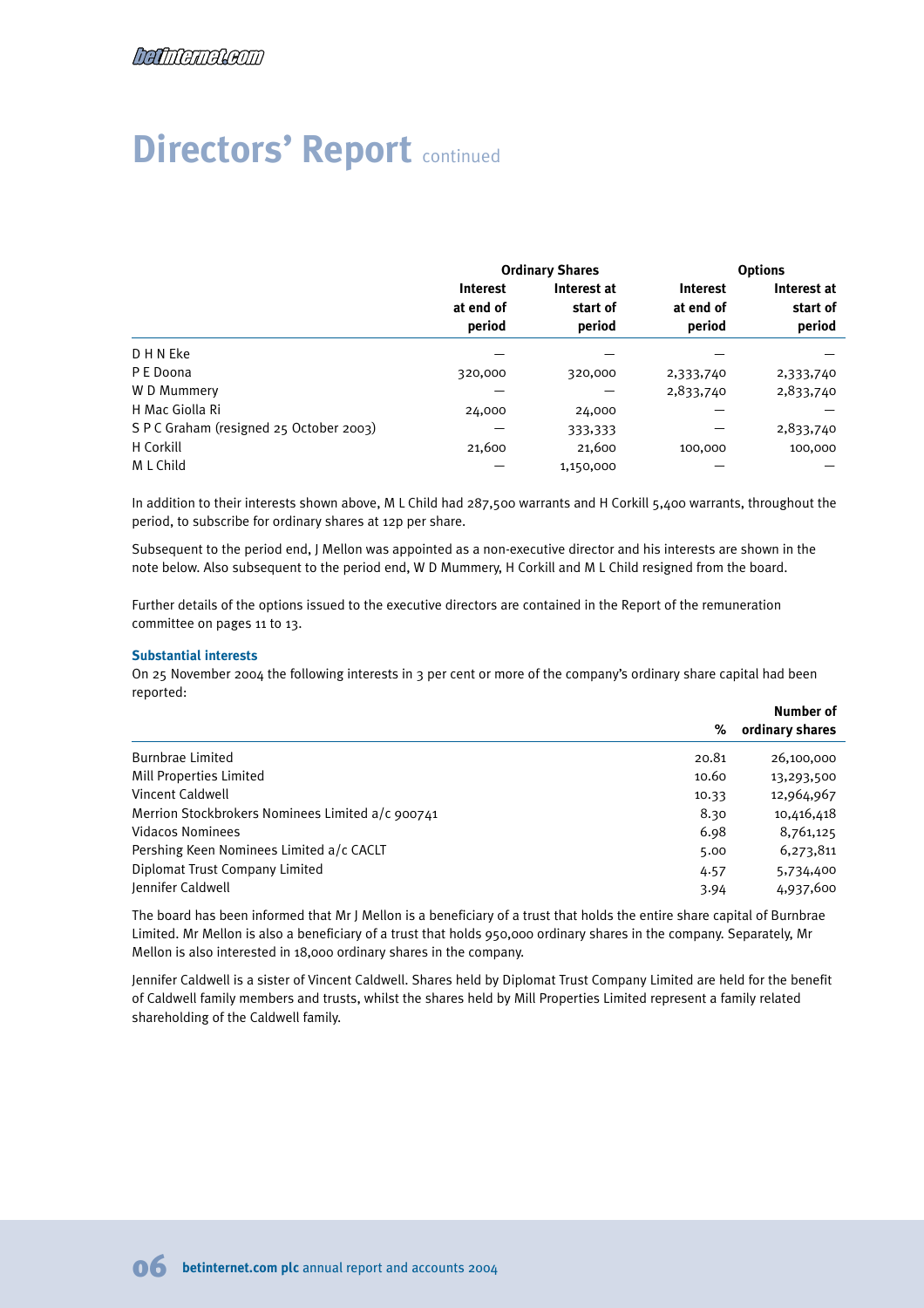## **Annual General Meeting**

Shareholders will be asked to approve at the Annual General Meeting certain resolutions as special business. Some of these resolutions have become routine business at the Annual General Meetings of most public companies, including your company, and relate to the renewal of the authority for the directors to allot relevant securities and the renewal of the powers for the directors to allot equity securities for cash.

The board, as has been its practice in the past, is also proposing to seek authority for the company to purchase certain of its own shares and intends to seek shareholder approval to the Report of the Remuneration Committee.

In addition to the above resolutions, the board is also intending to seek approval to the introduction of a new share option scheme for executive directors and senior employees.

All of the above special business of the annual general meeting is explained more fully in the accompanying letter from the Chairman.

## **Employees**

The group is committed to a policy of equal opportunity in matters relating to employment, training and career development of employees and is opposed to any form of less favourable treatment afforded on the grounds of disability, sex, race or religion.

The group recognises the importance of ensuring employees are kept informed of the group's performance, activities and future plans.

## **Political and charitable contributions**

The group made no political contributions nor donations to charities during the year.

#### **Auditors**

KPMG Audit LLC, being eligible, have expressed their willingness to continue in office in accordance with Section 12(2) of the Isle of Man Companies Act 1982.

By order of the board

## **M Caldwell**

Company Secretary 10 December 2004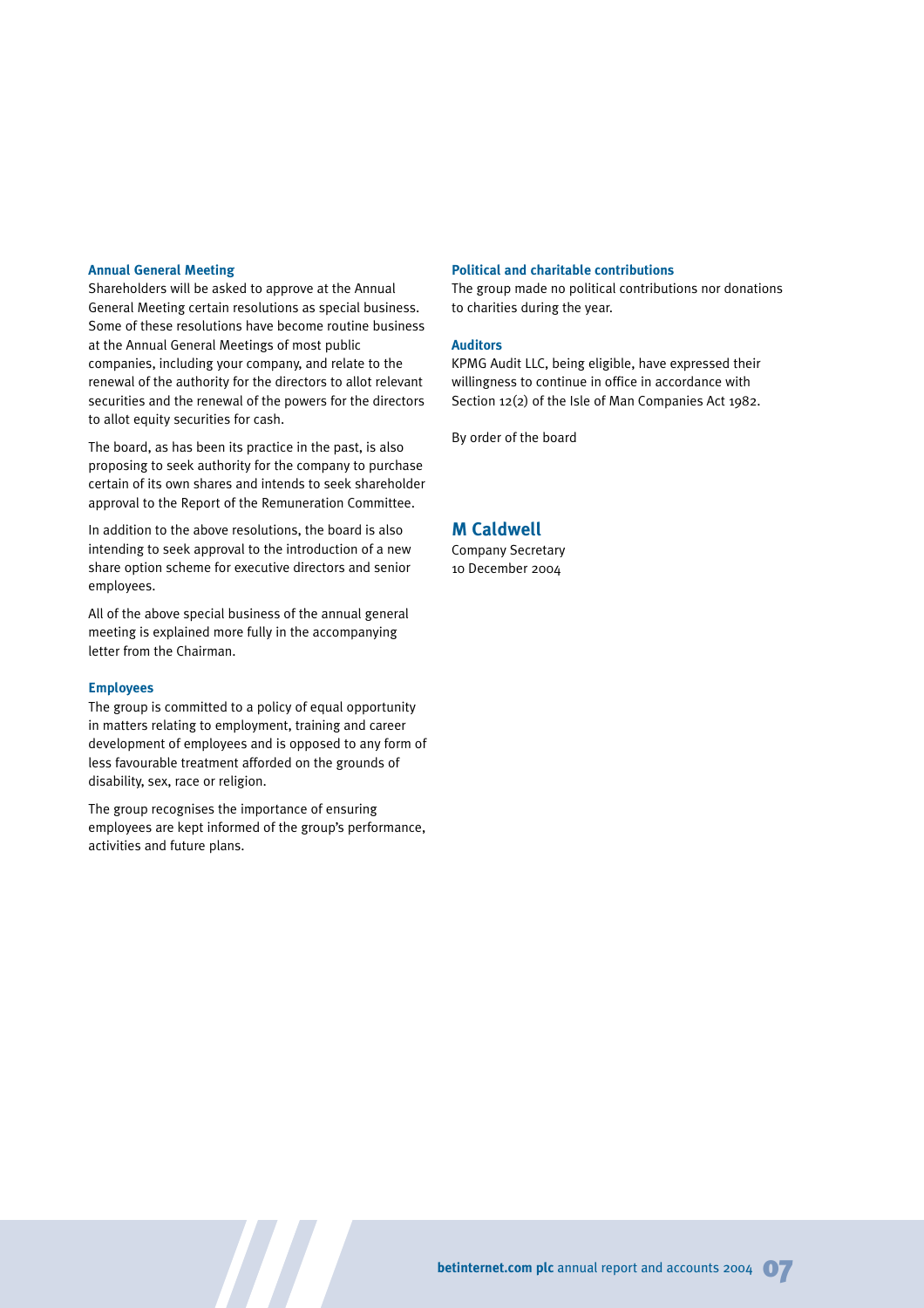## **Corporate Governance**

The company is committed to high standards of corporate governance. The board is accountable to the company's shareholders for good corporate governance.

In June 1998 the Combined Code was issued by the London Stock Exchange. This Code is based on the report of the Hampel Committee and sets out Principles of Good Corporate Governance and Code provisions which consolidate the work of the earlier Cadbury and Greenbury Committees. Section 1 of the Code is applicable to companies.

Your board has also taken notice of two relatively recent reports, that of the committee chaired by Derek Higgs on the role of non-executive directors and the Robert Smith Report on audit committees. Your board has sought to adopt the spirit of these reports in formulating its corporate governance policy.

This statement describes how the principles of corporate governance are applied to the company and the company's compliance with the Code provisions.

### **1. Directors**

The company is controlled through the board of directors which comprises one executive and three non-executive directors.

The Chairman is mainly responsible for the conduct of the board, and he, together with the Managing Director, seeks to ensure that all directors receive sufficient relevant information on financial, business and corporate issues prior to meetings.

The Managing Director is responsible for co-ordinating the company's business and implementing strategy. The Managing Director currently also undertakes the role of Finance Director.

None of the non-executive directors is deemed to be independent, although the board is committed to the appointment of at least one independent director at an appropriate time.

Shareholders are encouraged to contact the Chairman should they require clarification on any aspect of the company's business.

All directors are able to take independent professional advice in furtherance of their duties if necessary.

The board has a formal schedule of matters reserved for it and meets 11 times per year. It is responsible for overall group strategy, acquisition and divestment policy, approval

of major capital expenditure projects and consideration of significant financing matters. It monitors the exposure to key business risks including legislative, jurisdictional and major liability management issues. The board approves the annual budget and the progress towards achievement of the budget. The board also considers employee issues and key appointments. It also seeks to ensure that all directors receive appropriate training on appointment and then subsequently as appropriate. All directors, in accordance with the Code, will submit themselves for re-election at least once every three years.

The board has established two standing committees, both of which operate within defined terms of reference. The committees established are the Audit Committee and the Remuneration Committee. The board does not consider it necessary for a company of its size to establish a standing Nominations Committee. Instead the board's policy in relation to board appointments is for the Chairman to agree selection criteria with all board members and use independent recruitment consultants to initiate the search for candidates. The final decision on appointments rests with the full board.

## **2. Directors' Remuneration**

The Report of the Remuneration Committee is set out on pages 11 to 13 of the report and accounts.

## **3. Relations with Shareholders**

The company encourages two-way communication with both its institutional and private investors and attempts to respond quickly to all queries received verbally or in writing.

The Managing Director attended several meetings with analysts and shareholders during the period ended 30 May 2004, at the time of the announcements of both the company's interim and final results.

The board has sought to use the Annual General Meeting to communicate with private investors and encourages their participation.

## **4. Financial Reporting**

The performance and financial position of the company are provided in the Chairman's Statement on page 2 and the Directors' Report on pages 5 to 7. These enable the board to present a balanced and understandable assessment of the company's position and prospects. The directors' responsibilities for the financial statements are described on page 4.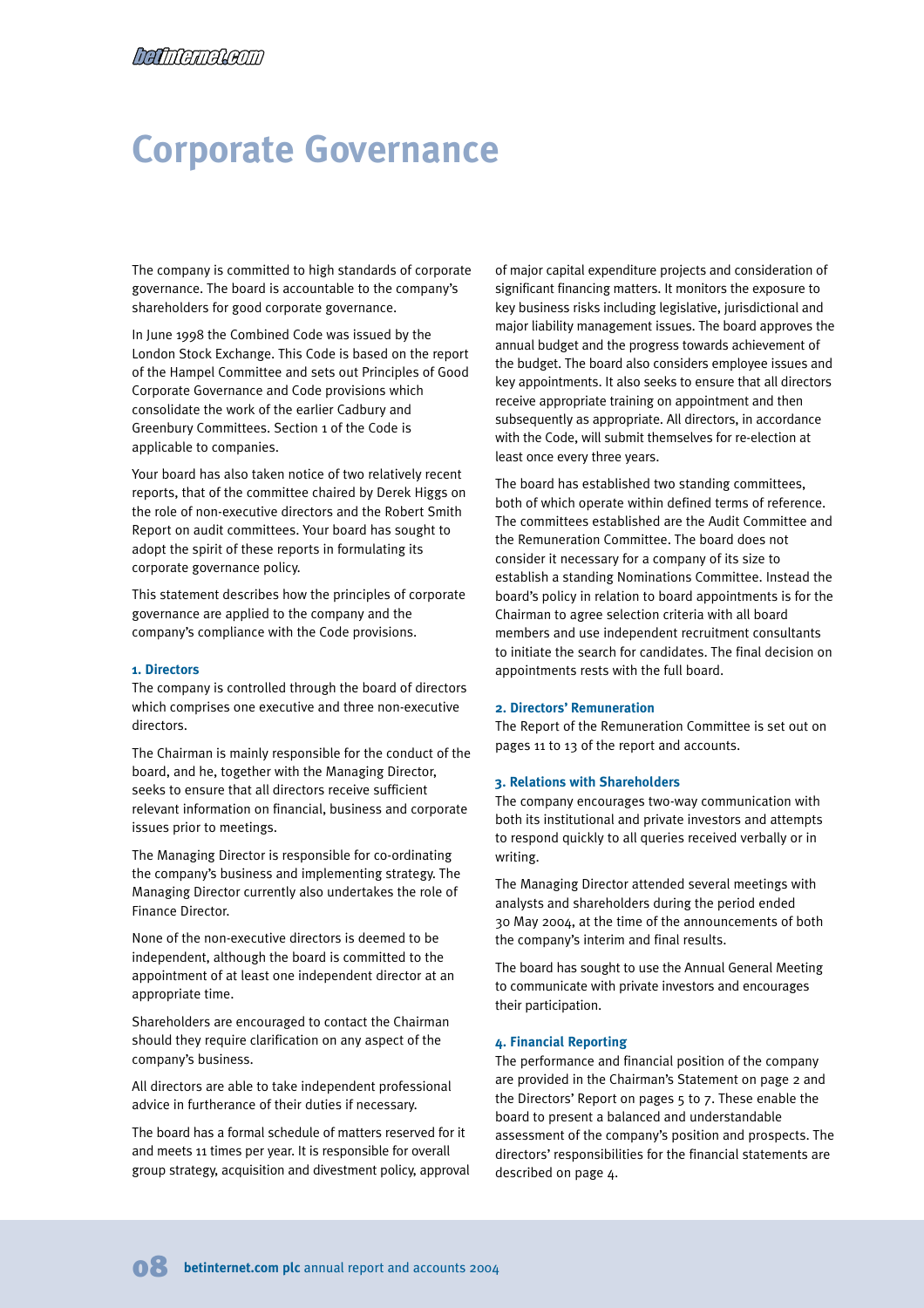## **Internal Control**

The board seeks to apply Principle D.2 of the Combined Code and believes it has controls in place which have established an ongoing process for identifying, evaluating and managing the significant risks faced by the group. In this regard, the board seeks to work closely with the company's auditors.

The board also acknowledges that it has overall responsibility for reviewing the effectiveness of internal control. It believes that senior management within the group's operating businesses should also contribute in a substantial way and this has been built into the process.

There are inherent limitations in any system of internal control and, accordingly, even the most effective system can provide only reasonable, and not absolute, assurance with respect to the preparation of financial information and the safeguarding of assets. The system adopted by the board manages rather than eliminates the risk of failure to achieve business objectives.

In carrying out its review of the effectiveness of internal control in the group the board takes into consideration the following key features of the risk management process and system of internal control:

- Risks are identified which are relevant to the group as a whole and encompass all aspects of risk including operational, compliance, financial and strategic.
- The board seeks to identify, monitor and control the significant risks to an acceptable level throughout the group. In order to do so the Audit Committee, acting on behalf of the board, reviews risk matters at each meeting of the Audit Committee.
- The group operates a comprehensive budgeting and financial reporting system which, as a matter of routine, compares actual results with budgets. Management accounts are prepared for each operating activity and the group on a monthly basis. Material variances from budget are thoroughly investigated. In addition, the group's profitability forecast is regularly updated based on actual performance as the year progresses. A thorough reforecast exercise is undertaken following production of the half-year accounts.
- Cash flow forecasts are regularly prepared to ensure that the group has adequate funds and resources for the foreseeable future.

Risks are identified and appraised through the annual process of preparing these budgets.

Steps have been taken to embed internal control and risk management into the operations of the business and to deal with areas of improvement which come to management's and the board's attention. This process is continuing to increase risk awareness throughout the group.

#### **Audit Committee**

The Audit Committee comprises the non-executive directors and is chaired by Mr H Mac Giolla Ri. The committee acts in an advisory capacity to the board and meets not less than twice a year. Its terms of reference require it to take an independent view of the appropriateness of the group's accounting controls, policies and procedures. The committee also reviews and approves the reports, appointment and fees of the external auditors, and meets its external auditors at least twice a year. Additional meetings may be requested by the auditors.

## **Going Concern**

As more fully explained in note 1 to the accounts on page 19, and after making enquiries, the directors have formed a judgement, at the time of approving the financial statements, that there is a reasonable expectation that the group has adequate resources to continue in operational existence for the foreseeable future. For this reason, the directors continue to adopt the going concern basis in preparing the financial statements.

## **Internal Audit**

The directors have reviewed the need for an internal audit function and believe that the group is not of sufficient size and complexity to require such a function.

## **Compliance Statement**

The company has sought to fully comply with the provisions set out in Section 1 of the code and the board considers that as far as is practicable for a company of its size and stage of development it complies with the principles of the code at the date of this report.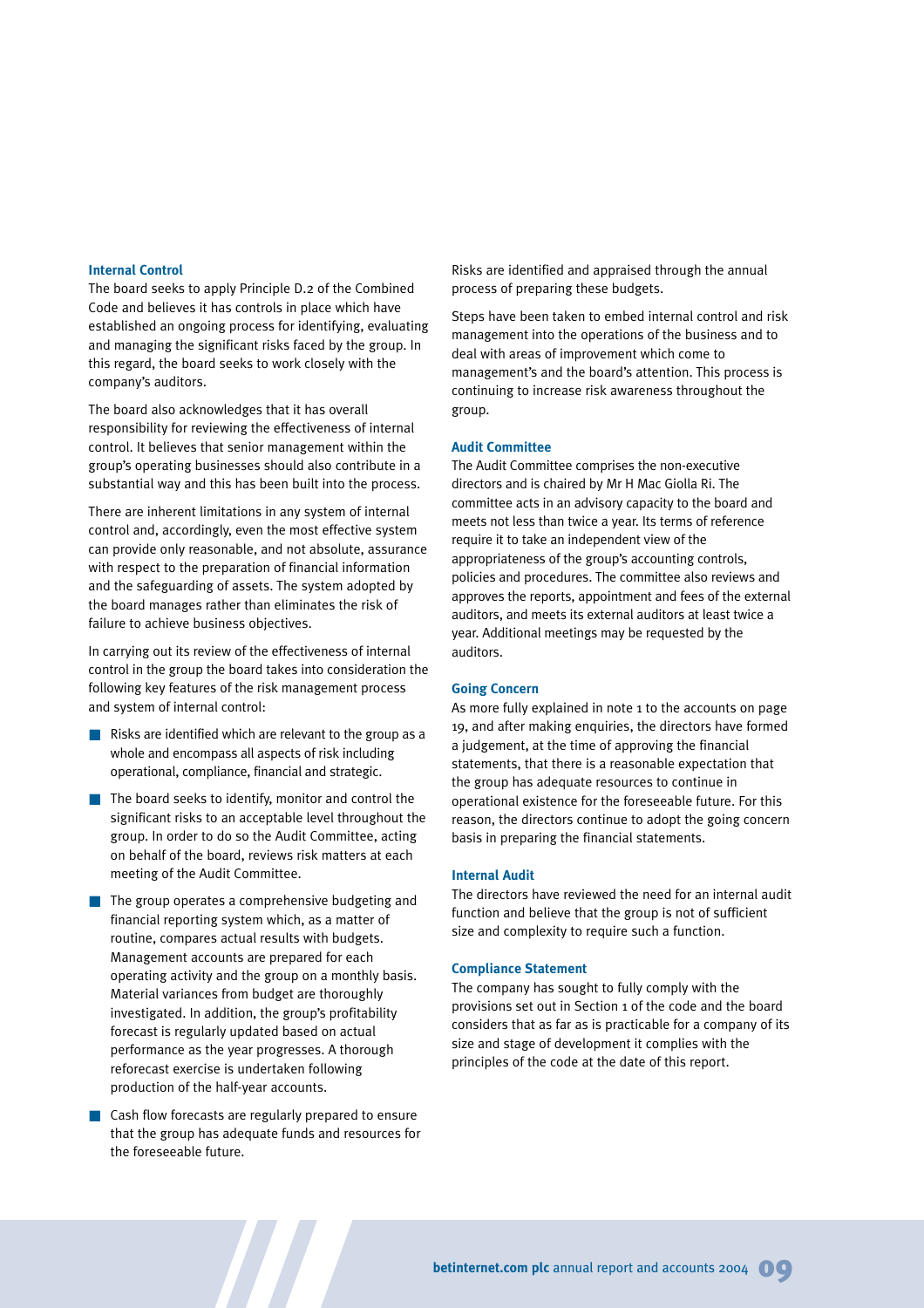# **Statement of Directors' Responsibilities**

Company law requires the directors to prepare financial statements for each financial period which give a true and fair view of the state of affairs of the company and group and of the profit or loss for that period. In preparing those financial statements, the directors are required to:

- select suitable accounting policies and then apply them consistently;
- make judgements and estimates that are reasonable and prudent;
- state whether applicable accounting standards have been followed, subject to any material departures disclosed and explained in the financial statements;
- prepare the financial statements on the going concern basis unless it is inappropriate to presume that the group will continue in business.

The directors are responsible for keeping proper accounting records which disclose with reasonable accuracy at any time the financial position of the company and to enable them to ensure that the financial statements comply with the Companies Acts 1931 to 2004. They have general responsibility for taking such steps as are reasonably open to them to safeguard the assets of the group and to prevent and detect fraud and other irregularities.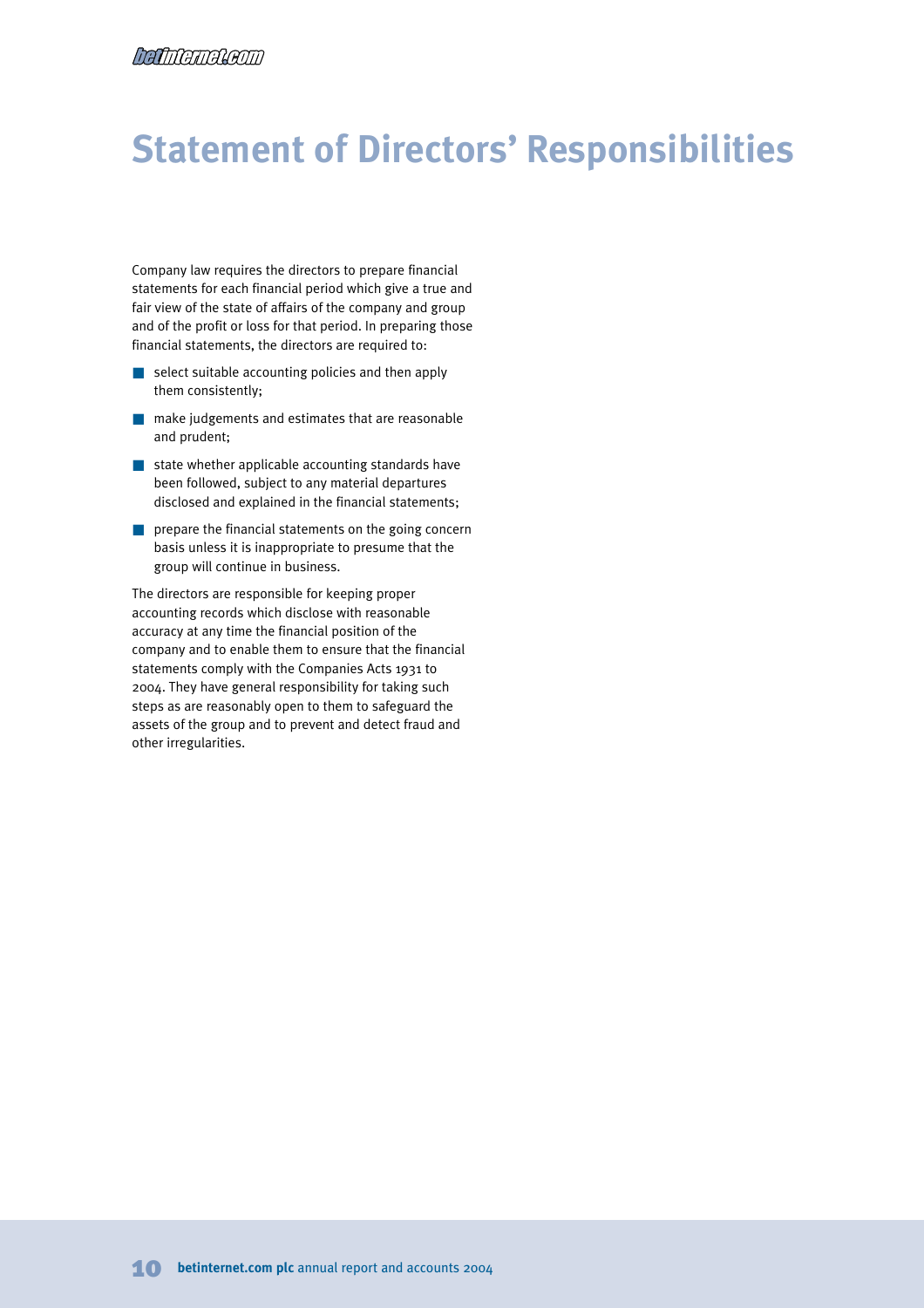# **Report of the Remuneration Committee**

## **Introduction**

This report has been prepared to accord as far as possible with the Directors' Remuneration Report Regulations 2002 which introduced new statutory requirements for UK public companies in relation to the disclosure of directors' remuneration in respect of periods ending on or after 31 December 2002. This report also attempts to meet, as far as is practicable for a company of betinternet's size, the relevant requirements of the Listing Rules of the UK Financial Services Authority and describes how the board has applied the Principles of Good Governance relating to directors' remuneration. As required by the Regulations, a resolution to approve the report will be proposed at the Annual General Meeting of the company at which the financial statements will be approved.

## **Remuneration Committee**

The company has an established Remuneration Committee which has a formal constitution and is composed of the non-executive directors of the company under the Chairmanship of D H N Eke.

No director plays a part in any discussion about his own remuneration.

## **Remuneration Policy**

The Remuneration Committee's policy is to ensure that the remuneration packages offered are competitive and designed to attract, retain and motivate executive directors of the right calibre.

The remuneration of the non-executive directors is considered by the executive directors and reflects the time which they commit to the company. Non-executive directors are no longer able to participate in any of the company's share option schemes and are not eligible to join the company's pension scheme.

The major elements of the remuneration package for the executive directors are:

- Basic annual salary and benefits.
- Eligibility to participate in an annual bonus scheme, when such scheme operates.
- Share option incentives.
- Contribution to a pension plan.

The committee seeks to ensure that bonus and share option incentives have a strong link with individual performance.

## **Basic Salary**

The level of basic annual salary and benefits is determined by the Committee, taking into account the performance of the individual and information from independent sources on the rates of salary for similar jobs in comparable companies.

## **Annual Bonus Payments**

Although no bonus scheme operated during the period under review, it is anticipated that a scheme will operate during the forthcoming period. Bonuses for the executive directors will be calculated with reference to the profit before tax as disclosed in the audited financial statements of the group, together with an assessment by the Committee of the director's performance against agreed personal targets. Bonus payments will not be pensionable.

Given the nature of the discretionary annual bonus payments, which will be linked to the respective performance of the group, and the contribution of individual directors, the Committee believes this illustrates the relative importance placed on performance related remuneration.

## **Share Options**

The Committee believes that share ownership by executives strengthens the link between their personal interests and those of shareholders. The company currently operates three share option schemes, although it is intended that should shareholders approve the adoption of the 2005 Share Option Plan at the forthcoming Annual General Meeting, no further options will be issued under these schemes. Options are granted to executives periodically at the discretion of the Remuneration Committee. The grant of share options is not subject to fixed performance criteria. This is deemed to be appropriate as it allows the Committee to consider the performance of the group and the contribution of the individual executives and, as with annual bonus payments, illustrates the relative importance placed on performance related remuneration.

#### **Pensions**

The group intends to contribute to the Managing Director's personal pension plan in the forthcoming period.

### **Service Contracts**

During the period under review, both of the service contracts of P E Doona and W D Mummery provided for notice periods of six months by all parties.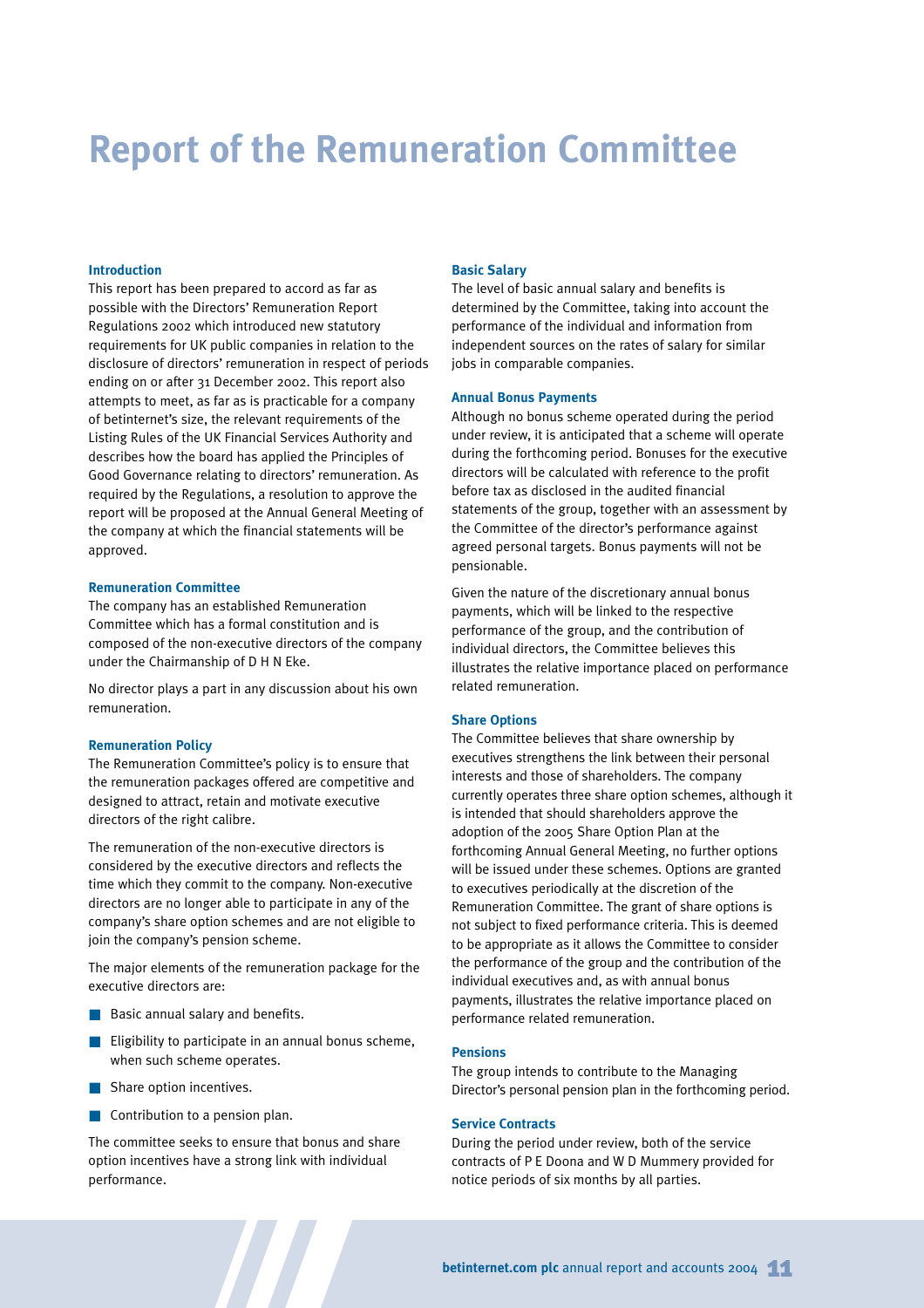# **Report of the Remuneration Committee**

continued

## **Aggregate Directors' Remuneration**

The total amounts for directors' remuneration were as follows:

|                                                      | 2004<br><b>fooo</b> | 2003<br><b>fooo</b> |
|------------------------------------------------------|---------------------|---------------------|
| - salaries, bonus and taxable benefits<br>Emoluments | 242                 | 377                 |
| $-$ termination payments                             | 53                  | 34                  |
| $-$ fees                                             | 62                  | 39                  |
| Contributions to personal pension plans              | 18                  | 15                  |
|                                                      | 375                 | 465                 |

## **Directors' Emoluments**

Details of the directors' emoluments are as follows:

|                                     | <b>Basic</b> | <b>Termination</b> |         | <b>Taxable</b> | 2004         |                |
|-------------------------------------|--------------|--------------------|---------|----------------|--------------|----------------|
|                                     | salary       | <b>Fees</b>        | payment | benefits       | <b>Total</b> | <b>Total</b>   |
|                                     | £000         | £000               | £000    | £000           | <b>fooo</b>  | <b>fooo</b>    |
| <b>Executive</b>                    |              |                    |         |                |              |                |
| P E Doona                           | 110          |                    |         | 12             | 122          | 85             |
| W D Mummery                         | 90           |                    |         | 10             | 100          | 95             |
| S P C Graham (resigned $25/10/03$ ) | 38           |                    | 53      |                | 91           | 83             |
| V E Caldwell (resigned 25/2/03)     |              |                    |         |                |              | 109            |
| D P Craine (resigned 30/8/02)       |              |                    |         |                |              | 9              |
| P M Flanagan (resigned 30/8/02)     |              |                    |         |                |              | 54             |
| <b>Non-Executive</b>                |              |                    |         |                |              |                |
| DHNEke*                             |              | 20                 |         |                | 20           | 3              |
| J Mellon*                           |              |                    |         |                |              | 5              |
| H Mac Giolla Ri                     |              | 11                 |         |                | 11           | $\overline{2}$ |
| H Corkill                           |              | 12                 |         |                | 12           | 10             |
| M L Child                           |              | 19                 |         |                | 19           | 10             |
| <b>Aggregate emoluments</b>         | 238          | 62                 | 53      | 22             | 375          | 465            |

\* paid to Burnbrae Limited

## **Directors' Share Options**

Aggregate emoluments disclosed above do not include any amounts for the value of options to acquire ordinary shares in the company granted or held by the directors.

No options were exercised during the period under review.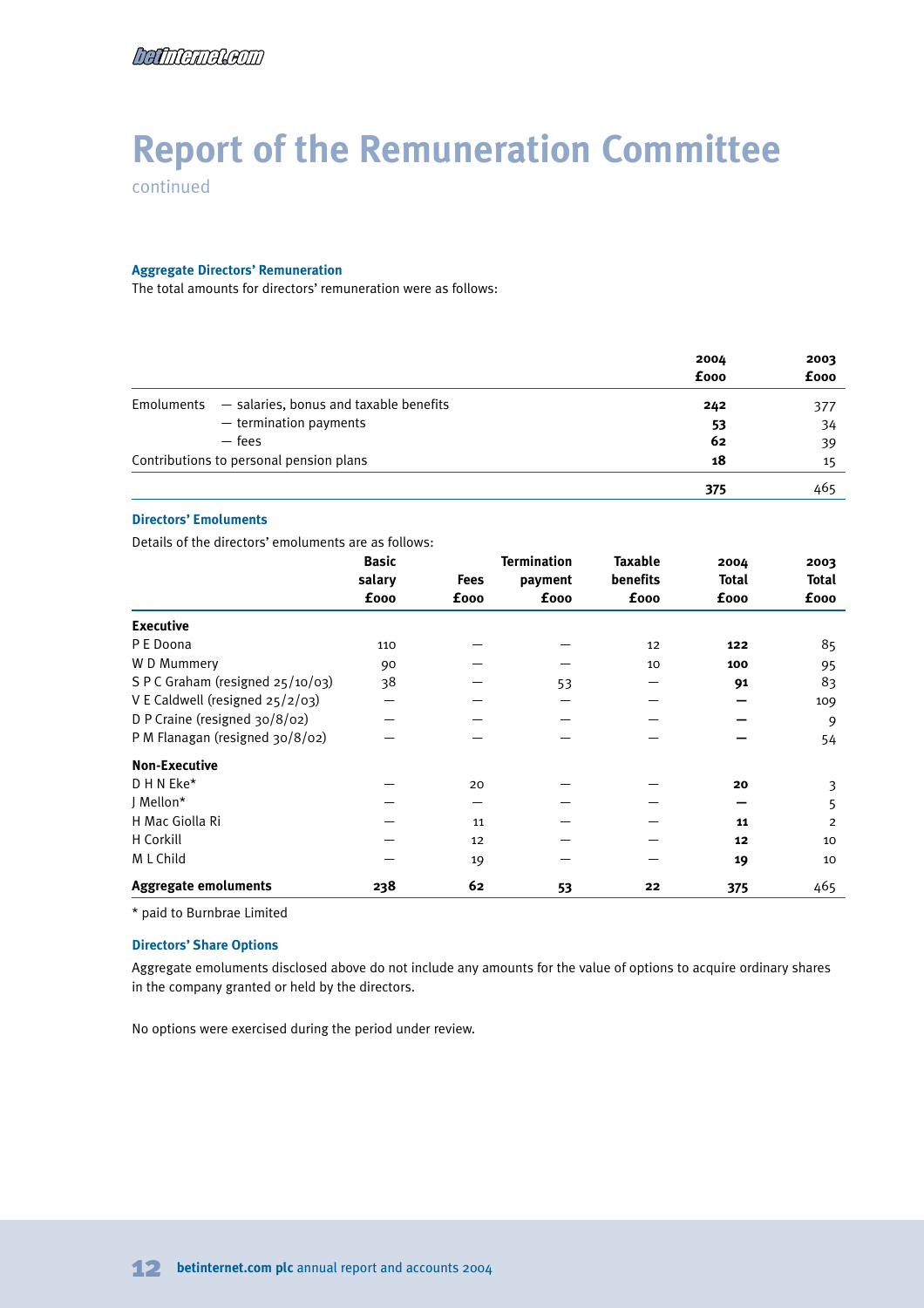Details of the options outstanding at 30 May 2004 are as follows:

|                    |           | (Exercised/   |           |                 | <b>Date</b>   |               |
|--------------------|-----------|---------------|-----------|-----------------|---------------|---------------|
| Name of            | 1 June    | lapsed)       | 30 May    | <b>Exercise</b> | from which    | <b>Expiry</b> |
| director           | 2003      | in year       | 2004      | price           | exercisable   | date          |
| P E Doona          |           |               |           |                 |               |               |
| (a) 2000 Share     |           |               |           |                 |               |               |
| Option Plan        | 777,914   |               | 777,914   | 12p             | 20 Dec 2005   | 20 Dec 2012   |
| (b) 2000 USA Share |           |               |           |                 |               |               |
| Option Plan        | 1,555,826 |               | 1,555,826 | 10 <sub>p</sub> | 23 Dec 2005   | 23 Dec 2012   |
| <b>WD Mummery</b>  |           |               |           |                 |               |               |
| (a) 2000 Share     |           |               |           |                 |               |               |
| Option Plan        | 777,914   |               | 777,914   | 12p             | 20 Dec 2005   | 20 Dec 2012   |
| (b) 2000 USA Share |           |               |           |                 |               |               |
| Option Plan        | 1,555,826 |               | 1,555,826 | 10p             | 23 Dec 2005   | 23 Dec 2012   |
| $(c)$ 1998 Share   |           |               |           |                 |               |               |
| Option Plan        | 500,000   |               | 500,000   | 1p              | 23 April 2002 | 23 April 2009 |
| <b>SPC</b> Graham  |           |               |           |                 |               |               |
| $(a)$ 2000 Share   |           |               |           |                 |               |               |
| Option Plan        | 777,914   | (777, 914)    |           | 12p             | 20 Dec 2005   | 20 Dec 2012   |
| (b) 2000 USA Share |           |               |           |                 |               |               |
| Option Plan        | 1,555,826 | (1, 555, 826) |           | 10p             | 23 Dec 2005   | 23 Dec 2012   |
| $(c)$ 1998 Share   |           |               |           |                 |               |               |
| Option Plan        | 500,000   | (500,000)     |           | 23.15P          | 8 May 2003    | 8 May 2010    |
| <b>H</b> Corkill   |           |               |           |                 |               |               |
| $(a)$ 1998 Share   |           |               |           |                 |               |               |
| Option Plan        | 100,000   |               | 100,000   | 23.15P          | 2 Sept 2003   | 2 Sept 2010   |
|                    | 8,101,220 | (2,833,740)   | 5,267,480 |                 |               |               |

All options are exercisable not less than three years from the date of grant and not more than ten years from that date.

Granting of share options is not subject to fixed performance criteria.

H.

The market price of the shares at 30 May 2004 was 7.50p and the range during the year was 5.00p to 19.25p.

## **Approval**

This report was approved by the board of directors and signed on behalf of the board

**D H N Eke** Chairman 10 December 2004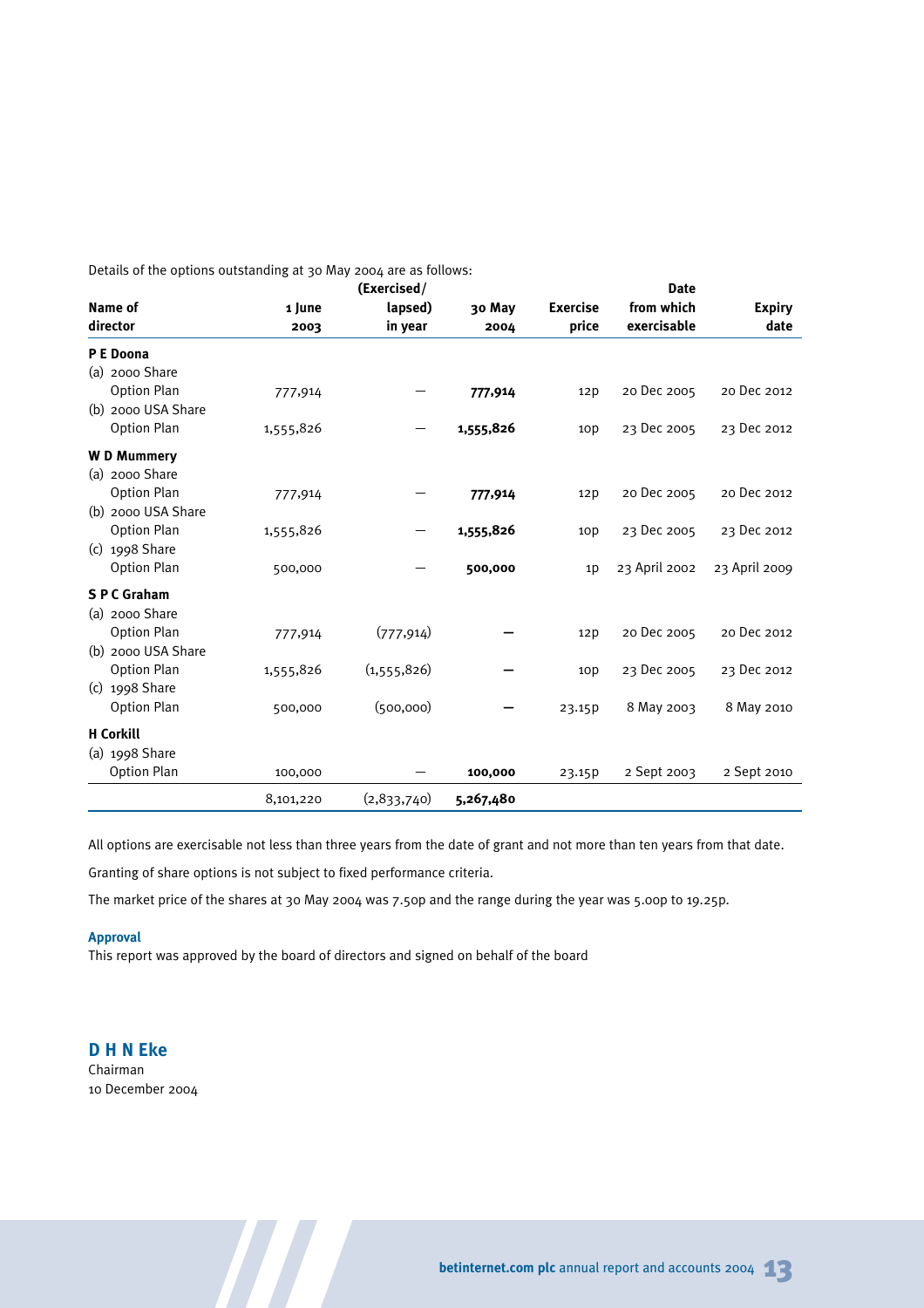# **Report of the Independent Auditors**

# **KPMG**

## **Report of the independent auditors to the members of betinternet.com plc**

We have audited the financial statements on pages 15 to 30. This report is made solely to the company's members, as a body, in accordance with Section 15 of the Companies Act 1982. Our audit work has been undertaken so that we might state to the company's members those matters we are required to state to them in an auditor's report and for no other purpose. To the fullest extent permitted by law, we do not accept or assume responsibility to anyone other than the company, and the company's members as a body, for our audit work, for this report, or for the opinions we have formed.

#### **Respective responsibilities of directors and auditors**

The directors are responsible for preparing the annual report. As described on page 10, this includes responsibility for preparing the financial statements in accordance with applicable Isle of Man law and United Kingdom accounting standards. Our responsibilities, as independent auditors, are established in the Isle of Man by statute, the Auditing Practices Board and by our profession's ethical guidance.

We report to you our opinion as to whether the financial statements give a true and fair view and are properly prepared in accordance with the Companies Acts 1931 to 2004. We also report to you if, in our opinion, the directors' report is not consistent with the financial statements, if the company has not kept proper accounting records, if we have not received all the information and explanations we require for our audit, or if information specified by law regarding directors' transactions with the group is not disclosed.

We read the other information contained in the annual report, including the corporate governance statement and the directors' remuneration report, and consider whether it is consistent with the audited statements. We consider the implications for our report if we become aware of any apparent misstatements or material inconsistencies with the financial statements.

## **Basis of audit opinion**

We conducted our audit in accordance with Auditing Standards issued by the Auditing Practices Board. An audit includes examination, on a test basis, of evidence relevant to the amounts and disclosures in the financial statements. It also includes an assessment of the significant estimates and judgements made by the directors in the preparation of the financial statements, and of whether the accounting policies are appropriate to the group's circumstances, consistently applied and adequately disclosed.

We planned and performed our audit so as to obtain all the information and explanations which we considered necessary in order to provide us with sufficient evidence to give reasonable assurance that the financial statements are free from material misstatement, whether caused by fraud or other irregularity or error. In forming our opinion we also evaluated the overall adequacy of the presentation of information in the financial statements.

In forming our opinion, we have considered the adequacy of the disclosures in note 1 to the financial statements concerning the basis of preparation of the financial statements, and note 25 to the financial statements regarding the requirement for shareholder approval with respect to the additional equity financing for the company. Whilst we consider that this matter should be drawn to your attention, our opinion is not qualified in this respect.

#### **Opinion**

In our opinion the financial statements give a true and fair view of the state of affairs of the company and the group as at 30 May 2004 and of the loss of the group for the 12 month period then ended and have been properly prepared in accordance with the Companies Acts 1931 to 2004.

## **KPMG Audit LLC**

#### **Chartered Accountants**

Heritage Court, 41 Athol Street, Douglas, Isle of Man, IM99 1HN 10 December 2004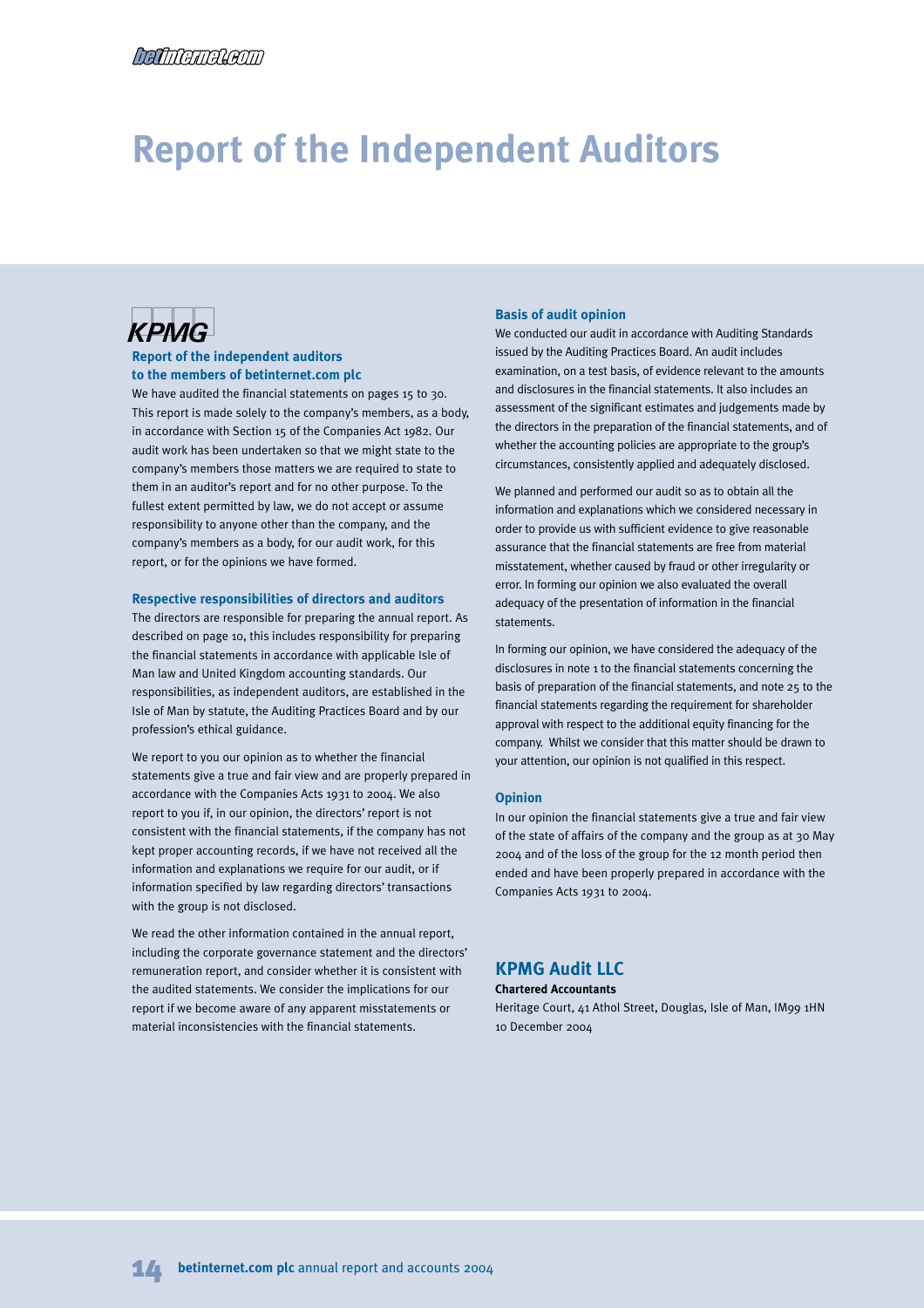# **Consolidated Profit and Loss Account**

for the period ended 30 May 2004

|                                              |                         | <b>Before</b><br>Goodwill | <b>Amortisation</b><br>of Goodwill | 2004        | 2003        |
|----------------------------------------------|-------------------------|---------------------------|------------------------------------|-------------|-------------|
|                                              | <b>Note</b>             | <b>fooo</b>               | <b>fooo</b>                        | <b>fooo</b> | <b>fooo</b> |
| Turnover including share of joint venture    |                         |                           |                                    |             |             |
| Betting stakes received                      |                         |                           |                                    |             |             |
| Internet                                     | $\overline{2}$          | 41,759                    |                                    | 41,759      | 50,375      |
| Telephone                                    | $\overline{2}$          | 3,735                     |                                    | 3,735       | 6,688       |
| Joint venture                                |                         | 22,513                    |                                    | 22,513      | 1,016       |
|                                              |                         | 68,007                    |                                    | 68,007      | 58,079      |
| Less share of joint venture turnover         |                         | (22, 513)                 |                                    | (22, 513)   | (1,016)     |
| Total group turnover                         |                         | 45,494                    |                                    | 45,494      | 57,063      |
| Cost of sales                                |                         |                           |                                    |             |             |
| Winnings paid and bets laid off              | $\overline{2}$          | (43,004)                  |                                    | (43,004)    | (52, 826)   |
| Betting duty paid                            | $\overline{2}$          | (53)                      |                                    | (53)        | (76)        |
| <b>Gross profit</b>                          | $\overline{2}$          | 2,437                     |                                    | 2,437       | 4,161       |
| Administration expenses                      |                         | (4, 467)                  | (219)                              | (4,686)     | (4,060)     |
| Group operating (loss)/profit                | $\overline{\mathbf{3}}$ | (2,030)                   | (219)                              | (2,249)     | 101         |
| Share of operating profit/(loss) in          |                         |                           |                                    |             |             |
| joint venture                                |                         | 354                       |                                    | 354         | (239)       |
| Total operating loss including share of      |                         |                           |                                    |             |             |
| joint venture                                |                         | (1,676)                   | (219)                              | (1, 895)    | (138)       |
| Interest                                     |                         | $\mathbf{1}$              |                                    | 1           | 8           |
| Loss on ordinary activities before and after |                         |                           |                                    |             |             |
| taxation and retained loss for the period    | 5,13                    | (1,675)                   | (219)                              | (1,894)     | (130)       |
| Basic and diluted loss per share (pence)     | 6                       |                           |                                    | (1.62)      | (0.12)      |

All results derive from continuing operations.

7

A statement of total recognised gains and losses is not required as there were no recognised gains and losses other than the loss for the current period. This was also the case for the prior period.

The accompanying accounting policies and notes form an integral part of these financial statements.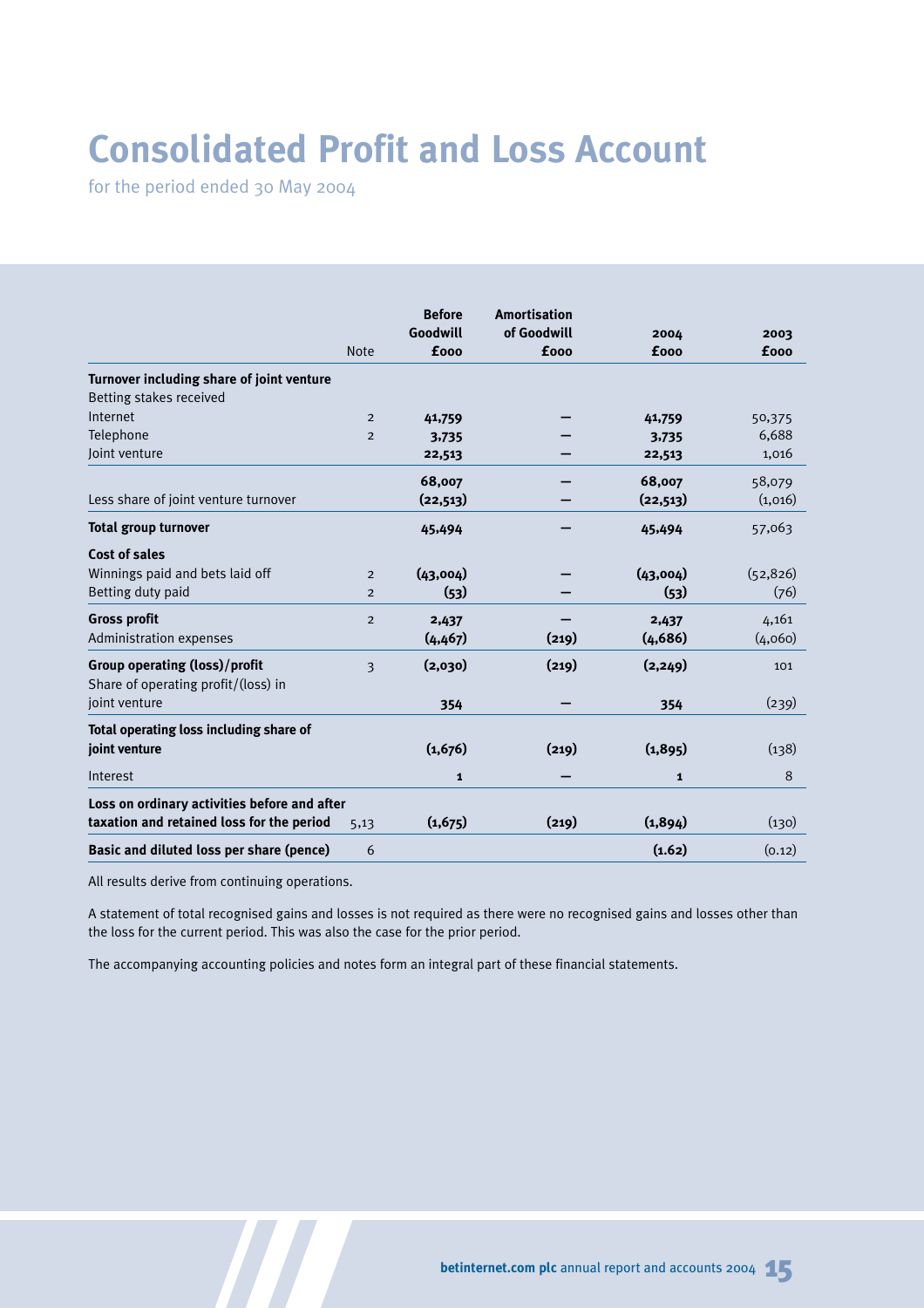# **Consolidated Balance Sheet**

as at 30 May 2004

|                                       | <b>Note</b>    | 2004<br><b>fooo</b> | 2004<br><b>fooo</b> | 2003<br><b>fooo</b> | 2003<br><b>fooo</b> |
|---------------------------------------|----------------|---------------------|---------------------|---------------------|---------------------|
| <b>Fixed assets</b>                   |                |                     |                     |                     |                     |
| Intangible assets                     | $\overline{7}$ |                     | 219                 |                     | 437                 |
| Tangible assets                       | 8              |                     | 620                 |                     | 841                 |
|                                       |                |                     | 839                 |                     | 1,278               |
| <b>Current assets</b>                 |                |                     |                     |                     |                     |
| Debtors                               | 10             | 851                 |                     | 1,611               |                     |
| Cash at bank and in hand              |                | 444                 |                     | 1,852               |                     |
|                                       |                | 1,295               |                     | 3,463               |                     |
| <b>Creditors: amounts falling due</b> |                |                     |                     |                     |                     |
| within one year                       | 11             | (1,517)             |                     | (1, 876)            |                     |
| Net current (liabilities)/assets      |                |                     | (222)               |                     | 1,587               |
| Provision for liabilities and charges |                |                     |                     |                     |                     |
| Investment in joint venture           | 9              |                     |                     |                     |                     |
| Share of gross assets                 |                | 446                 |                     | 194                 |                     |
| Share of gross liabilities            |                | (636)               |                     | (738)               |                     |
| Share of net liabilities              |                |                     | (190)               |                     | (544)               |
| <b>Net assets</b>                     |                |                     | 427                 |                     | 2,321               |
| <b>Capital and reserves</b>           |                |                     |                     |                     |                     |
| Called up share capital               | 12             |                     | 1,167               |                     | 1,167               |
| <b>Share Premium</b>                  | 13             |                     | 6,928               |                     | 6,928               |
| Profit and loss account               | 13             |                     | (7,668)             |                     | (5,774)             |
| <b>Equity shareholders' funds</b>     | 14             |                     | 427                 |                     | 2,321               |

The financial statements were approved by the board of directors on 10 December 2004.

| D H N Fke | <b>Director</b> |
|-----------|-----------------|
| P E Doona | Director        |

The accompanying accounting policies and notes form an integral part of these financial statements.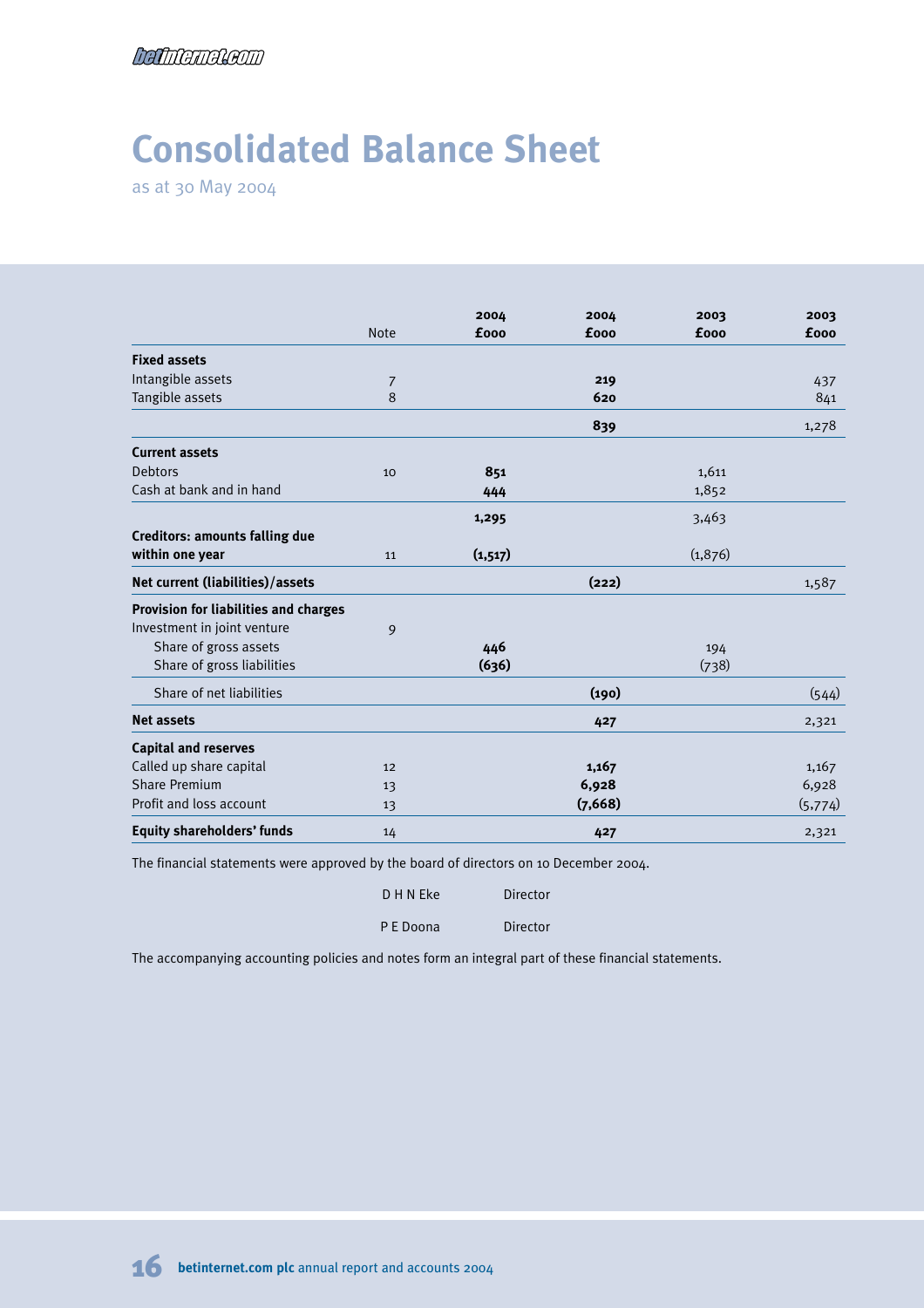# **Company Balance Sheet**

as at 30 May 2004

|                                                   |             | 2004        |              | 2003        |             |
|---------------------------------------------------|-------------|-------------|--------------|-------------|-------------|
|                                                   |             |             | 2004         |             | 2003        |
|                                                   | <b>Note</b> | <b>fooo</b> | <b>fooo</b>  | <b>fooo</b> | <b>fooo</b> |
| <b>Fixed assets</b>                               |             |             |              |             |             |
| Tangible assets                                   | 8           |             | 93           |             | 68          |
| Investments                                       | 9           |             | $\mathbf{1}$ |             | 1           |
|                                                   |             |             | 94           |             | 69          |
| <b>Current assets</b>                             |             |             |              |             |             |
| Debtors                                           | 10          | 2,107       |              | 2,601       |             |
| Cash at bank and in hand                          |             | 413         |              | 1,684       |             |
|                                                   |             | 2,520       |              | 4,285       |             |
| Creditors: amounts falling due within one year 11 |             | (1, 399)    |              | (1,428)     |             |
| <b>Net current assets</b>                         |             |             | 1,121        |             | 2,857       |
| <b>Net assets</b>                                 |             |             | 1,215        |             | 2,926       |
| <b>Capital and reserves</b>                       |             |             |              |             |             |
| Called up share capital                           | 12          |             | 1,167        |             | 1,167       |
| Share premium account                             | 13          |             | 6,928        |             | 6,928       |
| Profit and loss account                           | 13          |             | (6,880)      |             | (5, 169)    |
| <b>Equity shareholders' funds</b>                 | 14          |             | 1,215        |             | 2,926       |

The financial statements were approved by the board of directors on 10 December 2004.

7

D H N Eke Director P E Doona Director

The accompanying accounting policies and notes form an integral part of these financial statements.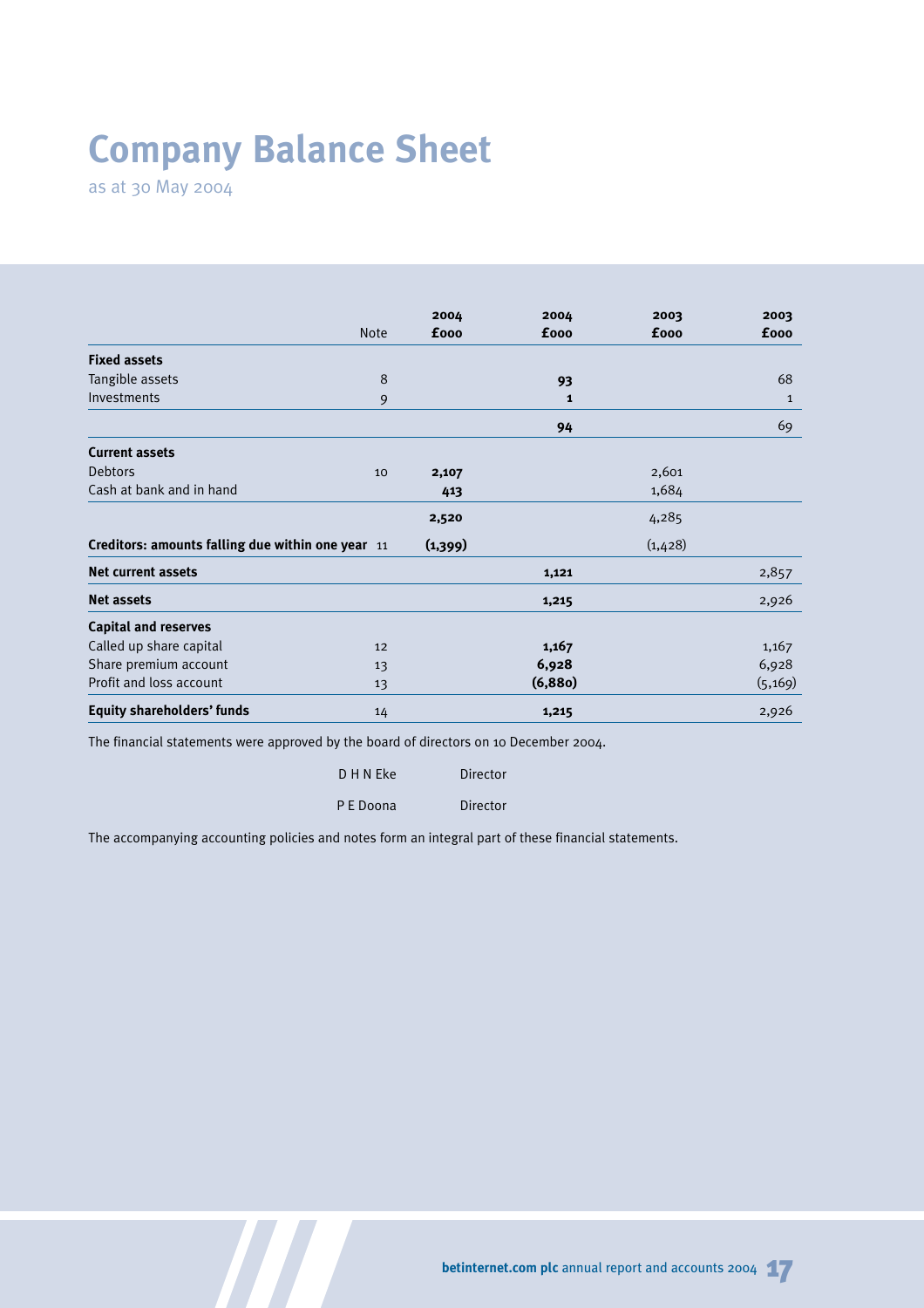# **Consolidated Cash Flow Statement**

for the period ended 30 May 2004

|                                                           |             | 2004        | 2003        |
|-----------------------------------------------------------|-------------|-------------|-------------|
|                                                           | <b>Note</b> | <b>fooo</b> | <b>fooo</b> |
| Net cash outflow from operating activities                | 15          | (984)       | (995)       |
| Returns on investments and servicing of finance           | 16          | 1           | 8           |
| Capital expenditure and financial investment              | 16          | (345)       | (377)       |
| Acquisition (including cash assumed)                      | 16          |             | 77          |
| Cash outflow before use of liquid resources and financing |             | (1,328)     | (1, 287)    |
| Financing                                                 | 16          |             | 1,218       |
| Decrease in cash in the period                            |             | (1,328)     | (69)        |

## **Reconciliation of net cash flow to movement in net funds**

|                                          |             | 2004        | 2003        |  |
|------------------------------------------|-------------|-------------|-------------|--|
|                                          | <b>Note</b> | <b>fooo</b> | <b>fooo</b> |  |
| Opening net funds                        |             | 1,765       | 1,484       |  |
| Decrease in cash in the period           |             | (1,328)     | (69)        |  |
| Cash outflow from movement in borrowings |             |             | 350         |  |
| Closing net funds                        | 17          | 437         | 1,765       |  |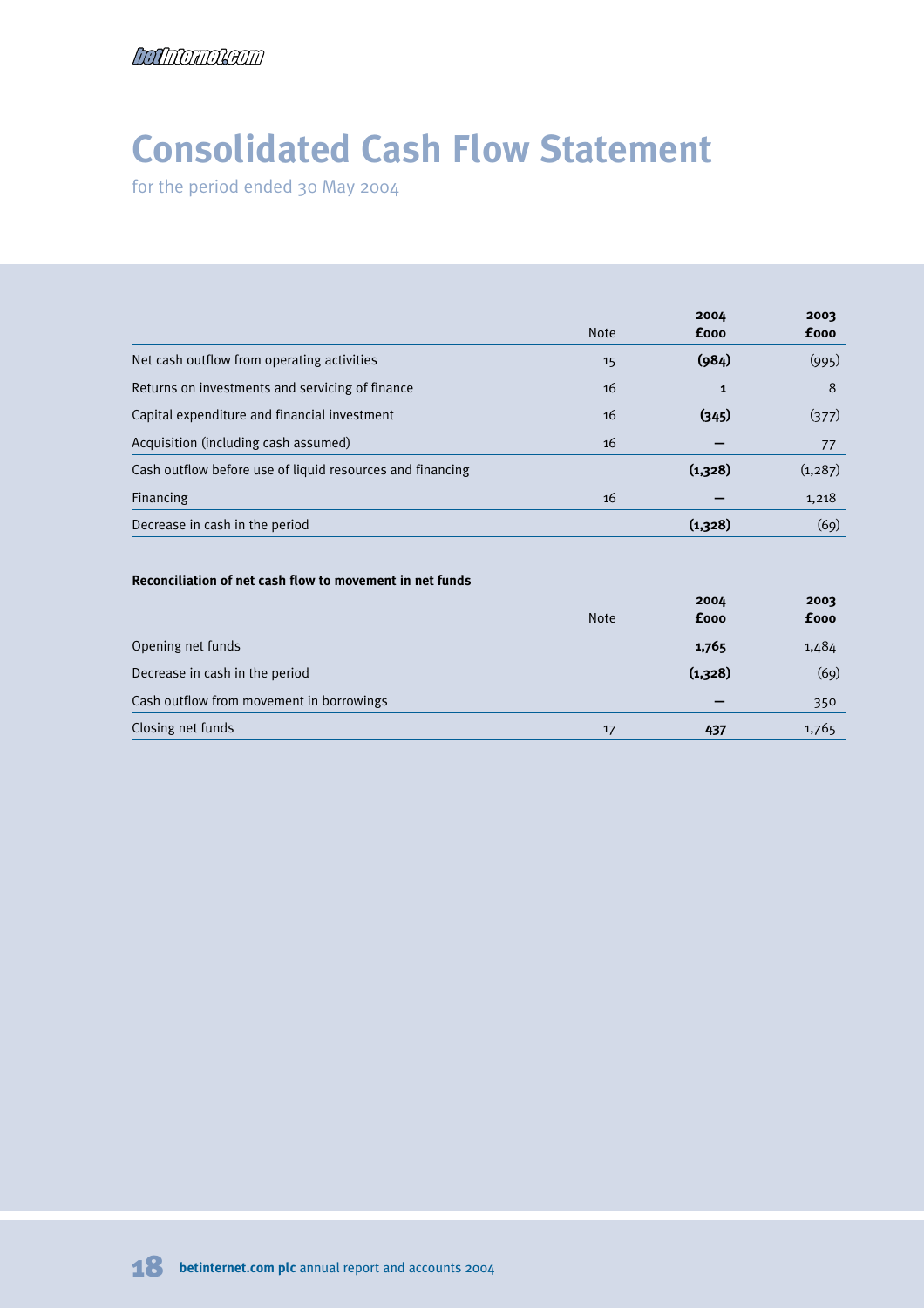# **Notes to the Accounts**

for the period ended 30 May 2004

## **1. Accounting policies**

In the absence of accounting standards in the Isle of Man, the directors have chosen to apply United Kingdom Accounting Standards published by the United Kingdom's Accounting Standards Board in the preparation of the financial statements, provided that they are not inconsistent with the requirements of the Isle of Man Companies Acts 1931 to 2004. No such inconsistencies were identified.

The particular accounting policies adopted are described below.

### **Basis of preparation of the financial statements**

The group has incurred losses of £7,688,000 since the commencement of trading. As at 30 May 2004 the group has net assets of £427,000 and cash balances of £444,000. The directors continue to implement a number of strategies designed to achieve profitability.

As described in note 25, equity finance of £1m will be received, subject to shareholder approval, and when received will enable the group it to meet its liabilities as they fall due. The directors have prepared projected cash flow information for the next 12 months and are satisfied that the group has adequate resources to meet its obligations as they fall due. Although there can be no certainty in these matters, the directors have concluded that it is appropriate to prepare these financial statements on the going concern basis.

#### **Accounting convention**

The financial statements are prepared under the historical cost convention.

#### **Basis of consolidation**

The consolidated financial statements incorporate the financial statements of the company and all of its subsidiaries, joint ventures and associated undertakings as at 30 May 2004.

Under the acquisition method of accounting, the results of subsidiary undertakings are included from the effective date of acquisition.

Joint ventures are accounted for using the gross equity method.

Shares in associated undertakings are accounted for using the equity method. The consolidated profit and loss account includes the group's share of pretax profits and attributable taxation of the associated undertakings based on the audited financial statements for the financial year. In the consolidated balance sheet, the investment in associated undertakings is shown at the group's share of the net assets of the associated undertakings.

## **Investments**

Investments held as fixed assets are stated at cost less provision for impairment.

#### **Betting stakes, free bets and winnings**

Turnover represents the stakes received from customers less any void bets recorded.

Stakes received from customers less voids are recognised as income at the point the event to which they relate has been completed. Winnings paid are reflected at the point the outcome of the event to which the bet relates becomes known. Any stakes received prior to the balance sheet date, where the event to which they relate occurs after the balance sheet date, are not recognised as income, but are reflected as deferred income in the balance sheet.

Where free bets are offered to customers as part of a promotional drive, the amount of the stakes given as free bets are reflected as an expense disclosed within advertising/marketing expenses, which is included with administrative expenses in the profit and loss account. Where the free bet is a winning bet the winnings paid to the customer are reflected as if the bet was a normal bet.

The company is liable to betting duty at 1.5% of net stake receipts in the case of international bets and 15% on net UK stake receipts. Net stakes are betting stakes received less winnings and bets laid off.

#### **Employee share schemes**

The cost of awards to employees that take the form of shares or rights to shares are recognised over the period prior to which the employee becomes unconditionally entitled to the shares.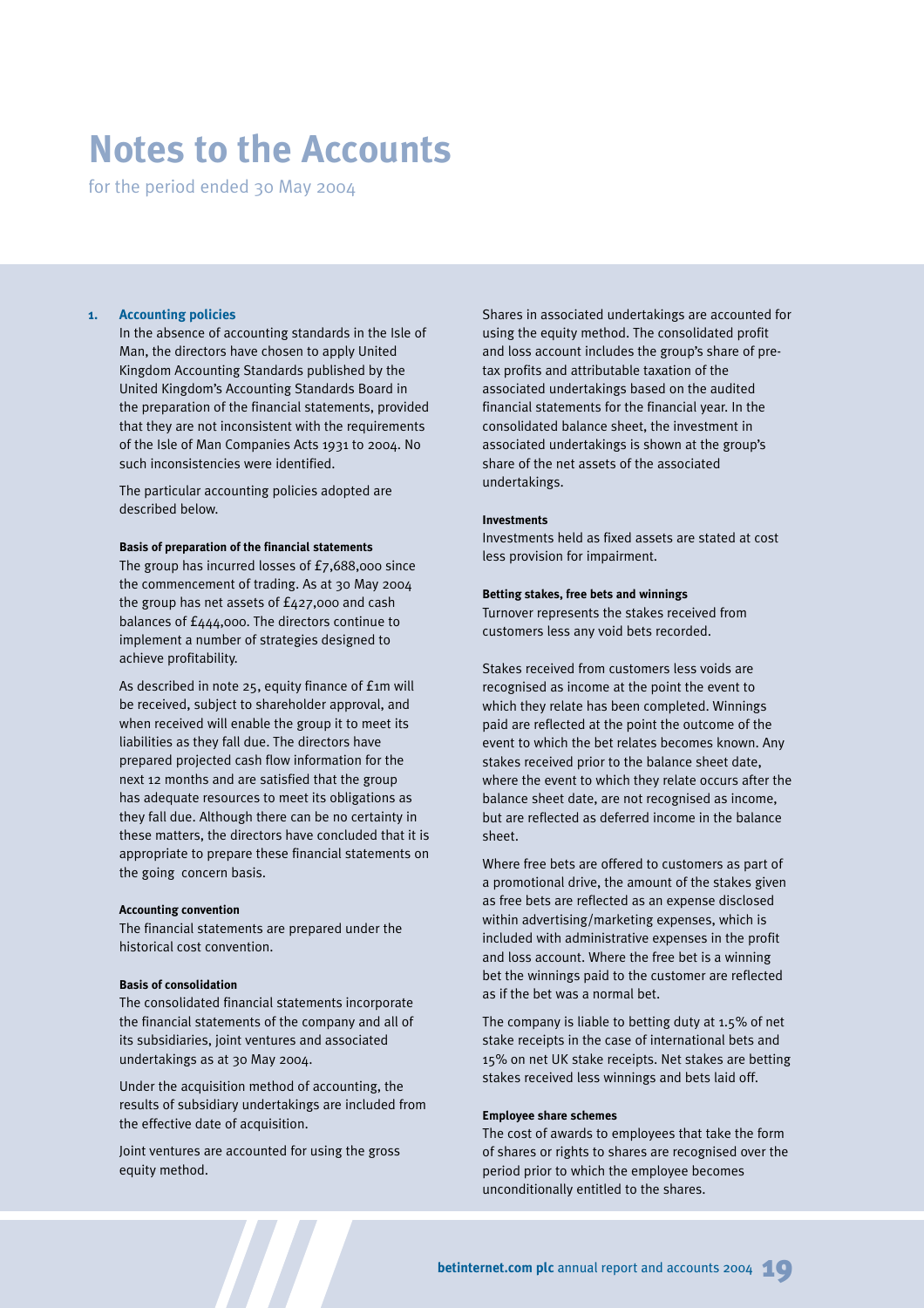## **Notes to the Accounts continued**

### **Foreign currency**

Foreign currency balances and the assets and liabilities of overseas subsidiaries are translated to Sterling at the rate of exchange ruling on the last business day in the group's financial year.

Foreign currency transactions are converted to Sterling at the rate of exchange ruling at the date of the transaction.

Profits and losses on foreign currency transactions and conversions are included in the profit and loss account.

## **Operating leases**

Operating lease rentals are charged in the profit and loss account in equal annual amounts over the lease term.

#### **Bank interest**

Bank interest income is recognised in the profit and loss account on a receivable basis and accordingly amounts are reflected in the balance sheet for interest receivable at the balance sheet date.

#### **Goodwill**

Goodwill arising on an acquisition of a subsidiary undertaking is the difference between the fair value of the consideration paid and the fair value of the assets and liabilities acquired. It is capitalised and amortised through the profit and loss account over the directors' estimate of its useful economic life, which is two years. Impairment tests on the carrying value of goodwill are undertaken at the end of the first full financial year following acquisition and in other periods if events or changes in circumstances indicate that the carrying value may not be recoverable.

### **Tangible fixed assets**

Development costs for the group, which relate to the group's proprietary software, are capitalised where, in the opinion of the directors, there is a benefit that will be derived from the expenditure incurred.

Depreciation on these and other tangible fixed assets is provided on cost in equal annual instalments over the estimated useful lives of the assets. The rates of depreciation are as follows:

| Development costs               | $33^{1/3}$ % |
|---------------------------------|--------------|
| Computer equipment and software | $33^{1/3}\%$ |
| Fixtures and fittings and       |              |
| office equipment                | $33^{1/3}$ % |
| Motor vehicles                  | $33^{1/3}\%$ |

#### **Creditors**

Amounts due to customers which arise from cash payments they have made to group companies or the proceeds of successful bets are included in Trade Creditors. These amounts can be used by customers for stakes relating to future bets or may be the subject of a request by the customer for repayment.

## **Deferred taxation**

Deferred taxation is provided on all timing differences arising from different treatment of items for accounting and taxation purposes, calculated at the rates at which it is anticipated that tax will arise, except for deferred tax assets which are only recognised to the extent that they have been agreed with the Assessor of Income Tax and/or the group anticipates making sufficient taxable profits in the near future.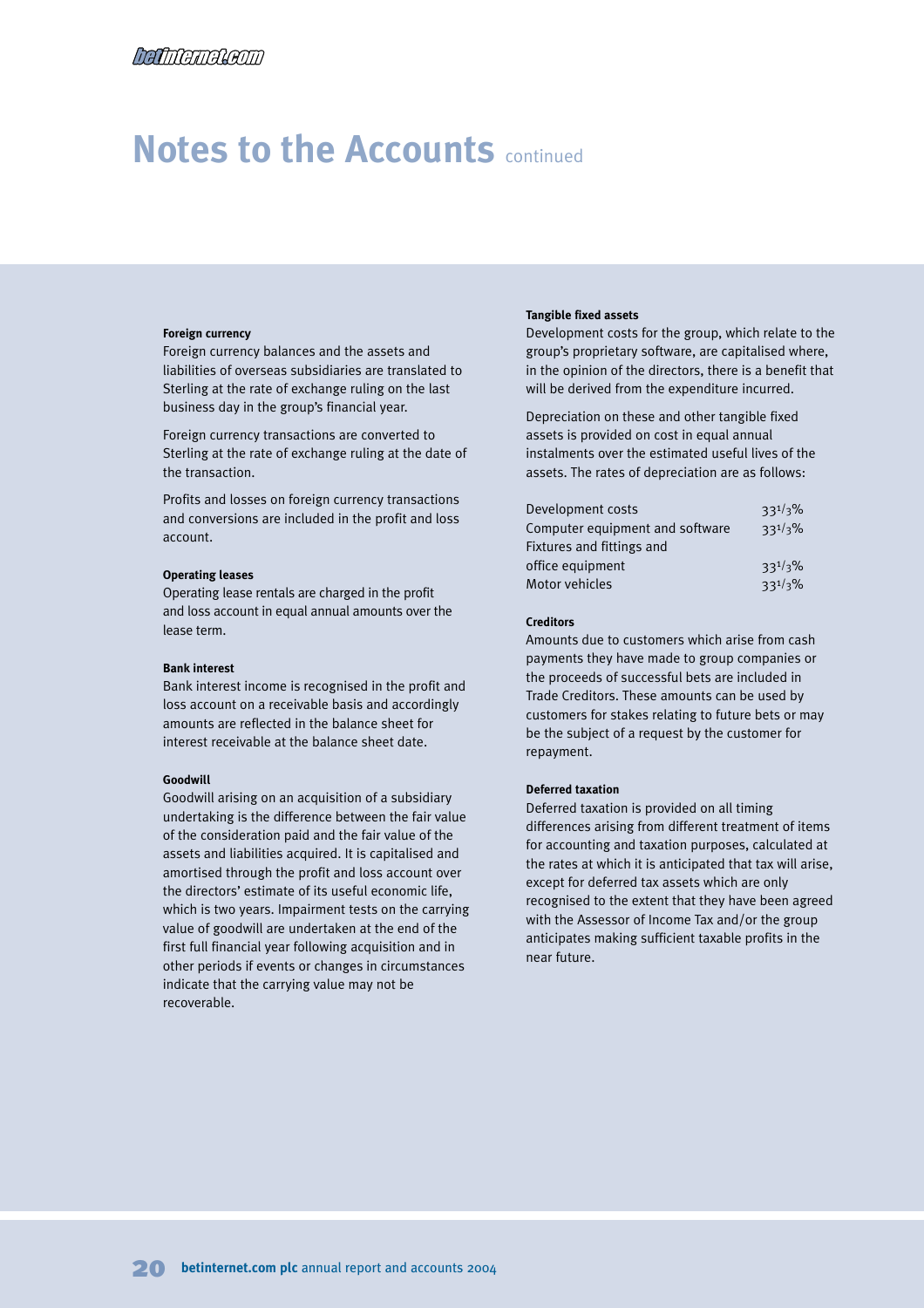## **2 Segmental Analysis**

| Period ended 30 May 2004        | <b>Telephone</b> | <b>Internet</b> | <b>Total</b> |
|---------------------------------|------------------|-----------------|--------------|
|                                 | <b>fooo</b>      | <b>fooo</b>     | <b>£000</b>  |
| Betting stakes received         | 3,735            | 41,759          | 45,494       |
| Winnings paid and bets laid off | (3,571)          | (39, 433)       | (43,004)     |
| Betting duty paid               | (4)              | (49)            | (53)         |
| Gross profit                    | 160              | 2,277           | 2,437        |
| Margin                          | 4.28%            | 5.45%           | 5.36%        |
| Period ended 1 June 2003        | <b>Telephone</b> | <b>Internet</b> | <b>Total</b> |
|                                 | <b>fooo</b>      | <b>fooo</b>     | <b>£000</b>  |
| Betting stakes received         | 6,688            | 50,375          | 57,063       |
| Winnings paid and bets laid off | (6,073)          | (46,753)        | (52, 826)    |
| Betting duty paid               | (3)              | (73)            | (76)         |
| Gross profit                    | 612              | 3,549           | 4,161        |
| Margin                          | 9.15%            | 7.04%           | 7.29%        |

## **3 Group operating (loss)/profit**

Group operating (loss)/profit is stated after charging:

Ш

|                                                            | 2004<br><b>fooo</b> | 2003        |
|------------------------------------------------------------|---------------------|-------------|
|                                                            |                     | <b>fooo</b> |
| Auditors' remuneration:                                    |                     |             |
| $-$ audit<br>Group                                         | 39                  | 41          |
| $-$ other services                                         | 12                  | 20          |
| $Company - audit$                                          | 33                  | 24          |
| Depreciation of tangible fixed assets                      | 566                 | 544         |
| Exchange losses                                            | 56                  | 84          |
| Operating lease rentals $-$ other than plant and machinery | 98                  | 82          |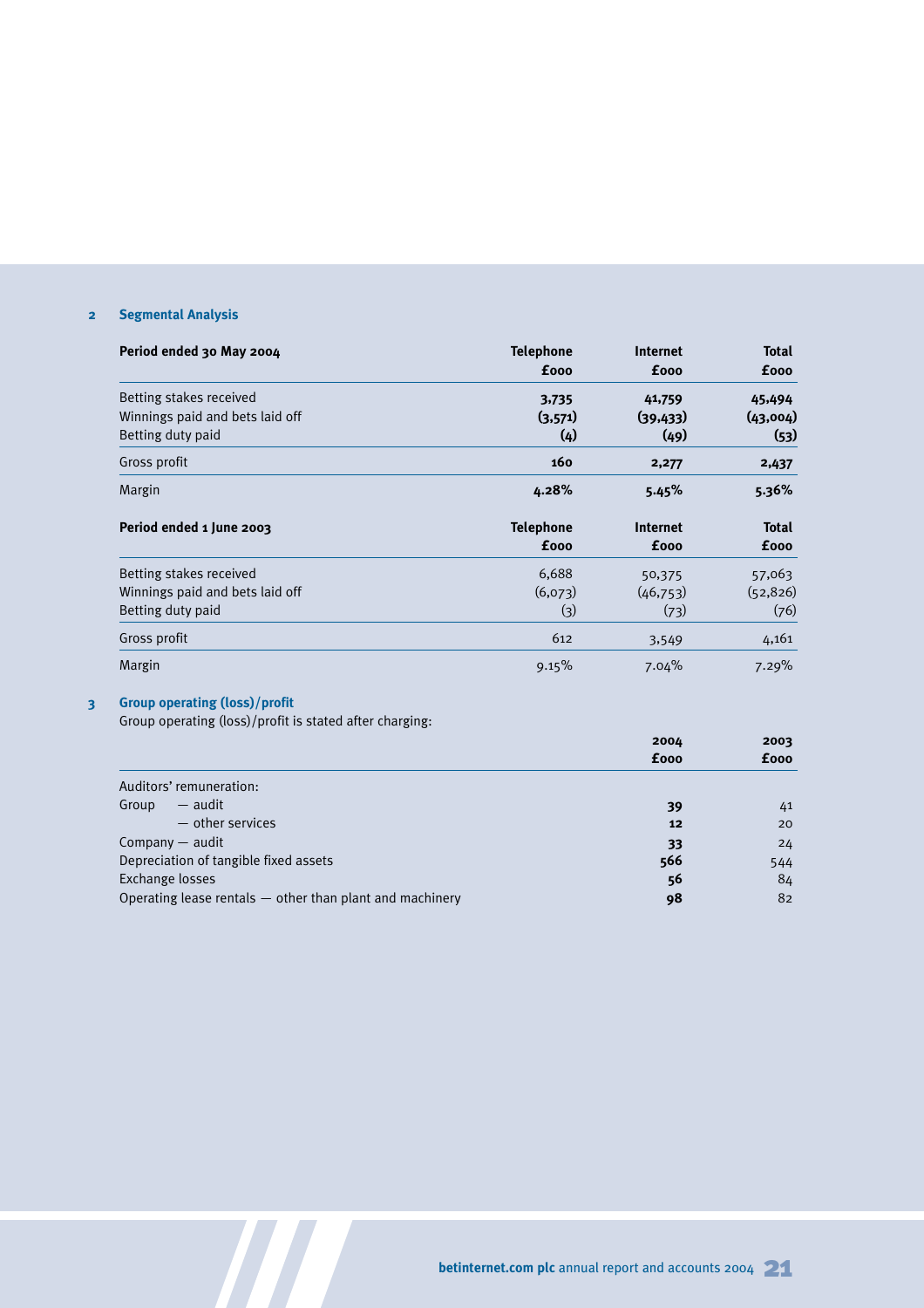# **Notes to the Accounts continued**

## **4 Staff numbers and cost**

The average number of persons employed by the group (including directors) during the period was as follows:

|                                                               | <b>Number of employees</b> |             |
|---------------------------------------------------------------|----------------------------|-------------|
|                                                               | 2004                       | 2003        |
|                                                               | 49                         | 43          |
| The aggregate payroll costs of these persons were as follows: |                            |             |
|                                                               | 2004                       | 2003        |
|                                                               | <b>fooo</b>                | <b>fooo</b> |
| Wages and salaries                                            | 1,209                      | 1,124       |
| Social security costs                                         | 122                        | 111         |
| Other pension costs                                           | 18                         | 15          |
|                                                               | 1,349                      | 1,250       |

The remuneration of directors is disclosed in the Report of the remuneration committee on pages 11 to 13. The total emoluments of directors was £375,000 (2003: £465,000).

### **5 Tax on loss on ordinary activities**

No provision for tax is required for either the current or previous period, due to the level of losses incurred. Unprovided deferred tax amounted to an asset of £645,000 (2003: £511,000) which is the result of accumulated tax losses less accelerated capital allowances.

## **6 Loss per share**

The basic loss per share is calculated by dividing the losses attributable to ordinary shareholders by the weighted average number of ordinary shares during the year.

Calculation of loss per share is based on losses of £1,893,941 (2003: £130,555) and the weighted average number of ordinary shares being the equivalent of 116,687,254 (2003: 112,293,584) ordinary 1p shares.

The diluted loss per share is the same as the basic loss per share as the adjustment to assume conversion of dilutive ordinary shares would decrease the loss per share.

## **7 Intangible assets**

|                              | Goodwill    |
|------------------------------|-------------|
|                              | <b>fooo</b> |
| Cost                         |             |
| At 2 June 2003 & 30 May 2004 | 438         |
| <b>Depreciation</b>          |             |
| At 2 June 2003               |             |
| Charge                       | 219         |
| At 30 May 2004               | 219         |
| <b>Net book value</b>        |             |
| At 30 May 2004               | 219         |
| At 1 June 2003               | 438         |
|                              |             |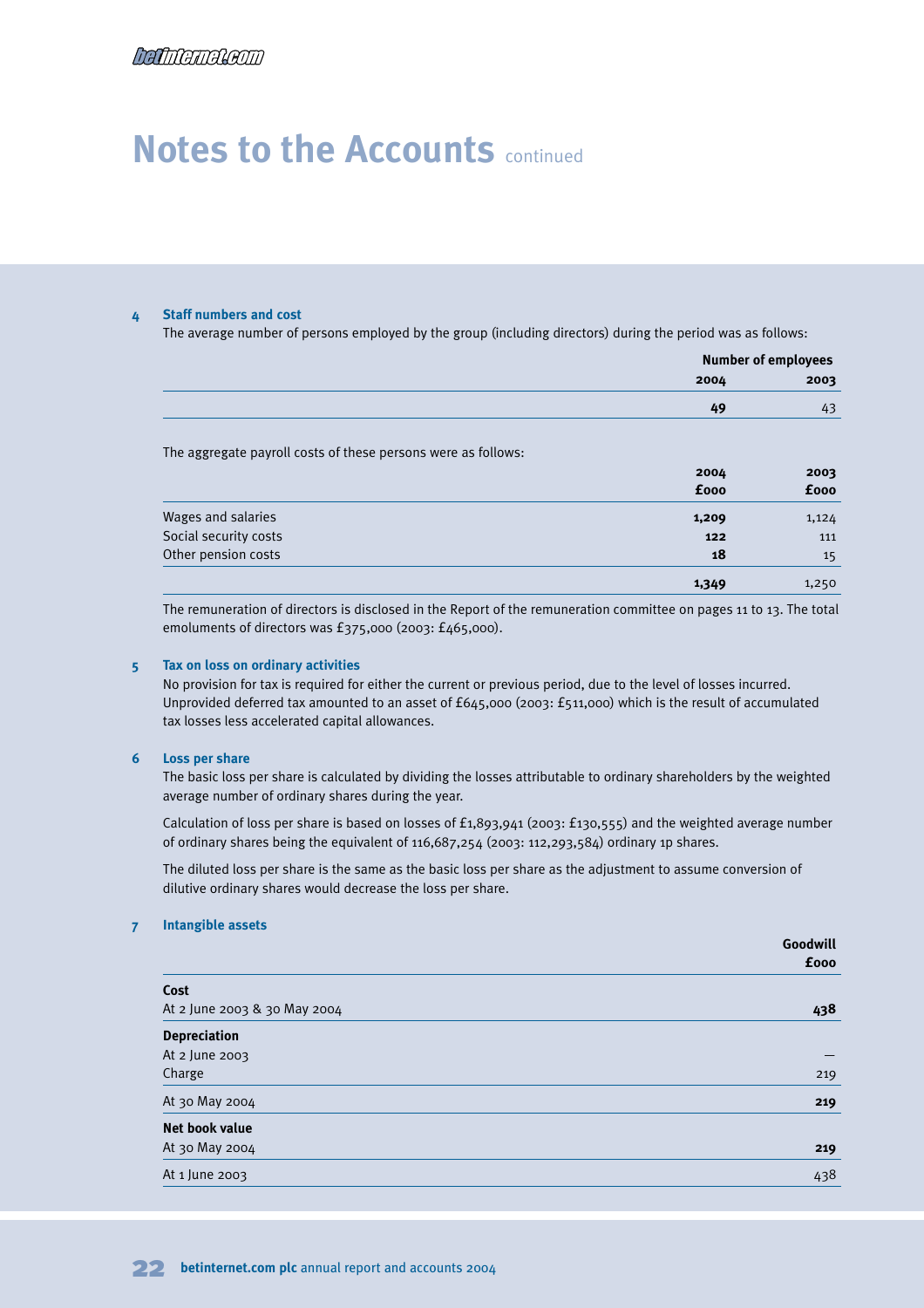## **8 Tangible assets**

|                     |                    | <b>Office</b><br><b>Computer</b><br>equipment, |             |              |  |
|---------------------|--------------------|------------------------------------------------|-------------|--------------|--|
| Group               | <b>Development</b> | equipment                                      | fixtures &  |              |  |
|                     | costs              | and software                                   | fittings    | <b>Total</b> |  |
|                     | <b>fooo</b>        | <b>£000</b>                                    | <b>fooo</b> | <b>fooo</b>  |  |
| Cost                |                    |                                                |             |              |  |
| At 2 June 2003      | 1,060              | 888                                            | 179         | 2,127        |  |
| <b>Additions</b>    | 208                | 132                                            | 5           | 345          |  |
| At 30 May 2004      | 1,268              | 1,020                                          | 184         | 2,472        |  |
| <b>Depreciation</b> |                    |                                                |             |              |  |
| At 2 June 2003      | 702                | 490                                            | 94          | 1,286        |  |
| Charge              | 265                | 237                                            | 64          | 566          |  |
| At 30 May 2004      | 967                | 727                                            | 158         | 1,852        |  |
| Net book value      |                    |                                                |             |              |  |
| At 30 May 2004      | 301                | 293                                            | 26          | 620          |  |
| At $1$ June 2003    | 358                | 398                                            | 85          | 841          |  |

| Company             | Computer<br>equipment<br>and software<br>£000 | <b>Office</b><br>equipment,<br>fixtures &<br>fittings<br>£000 | <b>Total</b><br><b>fooo</b> |
|---------------------|-----------------------------------------------|---------------------------------------------------------------|-----------------------------|
| Cost                |                                               |                                                               |                             |
| At 2 June 2003      | 142                                           | 68                                                            | 210                         |
| Additions           | 69                                            | 5                                                             | 74                          |
| At 30 May 2004      | 211                                           | 73                                                            | 284                         |
| <b>Depreciation</b> |                                               |                                                               |                             |
| At 2 June 2003      | 90                                            | 5 <sup>2</sup>                                                | 142                         |
| Charge              | 37                                            | 12                                                            | 49                          |
| At 30 May 2004      | 127                                           | 64                                                            | 191                         |
| Net book value      |                                               |                                                               |                             |
| At 30 May 2004      | 84                                            | 9                                                             | 93                          |
| At $1$ June 2003    | 5 <sup>2</sup>                                | 16                                                            | 68                          |

Ш

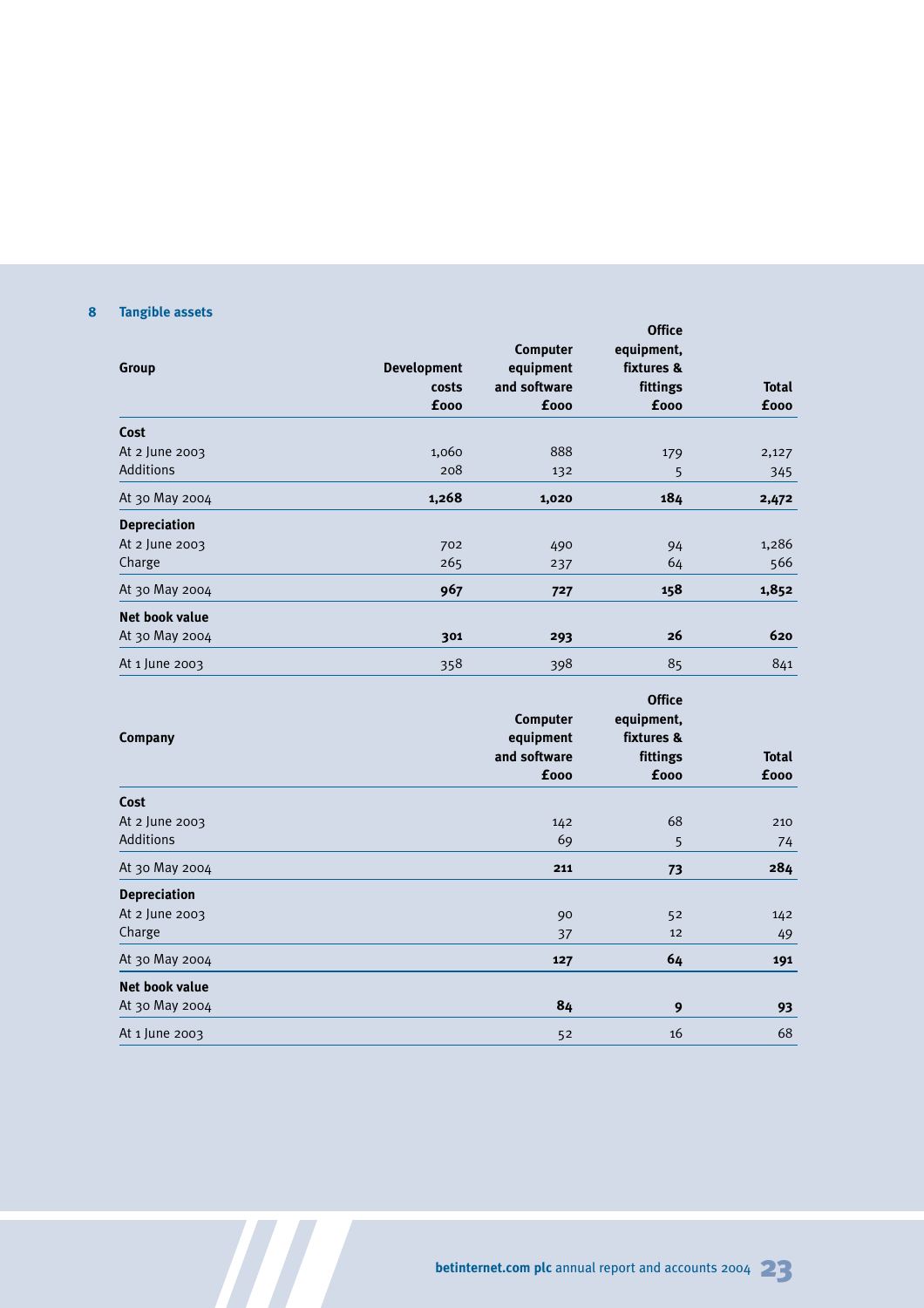# **Notes to the Accounts continued**

## **9 Investments**

| Group                             | <b>Investment</b><br>in joint<br>ventures<br>£000 |
|-----------------------------------|---------------------------------------------------|
| At 1 June 2003                    | (544)                                             |
| Share of profit of joint ventures | 354                                               |
| At 30 May 2004                    | (190)                                             |

In view of the remaining deficit, the investment in joint ventures is classified within provisions for liabilities and charges.

| Company                          | Investment<br>in subsidiary | Investment<br>in joint  |                      |
|----------------------------------|-----------------------------|-------------------------|----------------------|
|                                  | companies<br><b>£000</b>    | ventures<br><b>£000</b> | Total<br><b>fooo</b> |
| At $1$ June 2003 and 30 May 2004 | $\overline{\phantom{0}}$    |                         |                      |

| <b>Subsidiaries</b>                                 | <b>Country of incorporation</b> | <b>Activity</b>                                                           | Holding (%) |
|-----------------------------------------------------|---------------------------------|---------------------------------------------------------------------------|-------------|
| Oddsalive limited                                   | Malta                           | Operation of international internet<br>betting service                    | 100         |
| betinternet UK.com Limited                          | England                         | Holder of UK bookmaker's permit<br>- non-trading                          | 100         |
| betinternet.com (Holdings) Limited                  | Malta                           | Holding company                                                           | 100         |
| Technical Facilities & Services Limited             | Isle of Man                     | Provision of internet and telephone<br>betting systems to group companies | 100         |
| Sub-subsidiaries<br>betinternet.com (Malta) Limited | Malta                           | Non-trading                                                               | 100         |

betinternet.com (Holdings) Limited is wholly owned by betinternet.com plc. It in turn holds the entire issued share capital of betinternet.com (Malta) Limited. The company has not traded.

## **Other investments – joint venture**

| European Wagering Services Limited | Isle of Man | Holding company                      | 50 |
|------------------------------------|-------------|--------------------------------------|----|
| Euro Off-Track Limited Partnership | Guernsey    | Design, development and operation    | 50 |
|                                    |             | of European Internet and interactive |    |
|                                    |             | wagering totaliser hub               |    |

European Wagering Services Limited was a joint venture between betinternet.com plc and US Off-Track LLC at the period end. European Wagering Services was the general partner in Euro Off-Track Limited Partnership, having a 1% interest, with the remaining 99% split equally between betinternet.com plc and US Off-Track LLC. Subsequent to the period end, the Euro Off-Track Limited Partnership was fully acquired by betinternet.com plc (see note 25).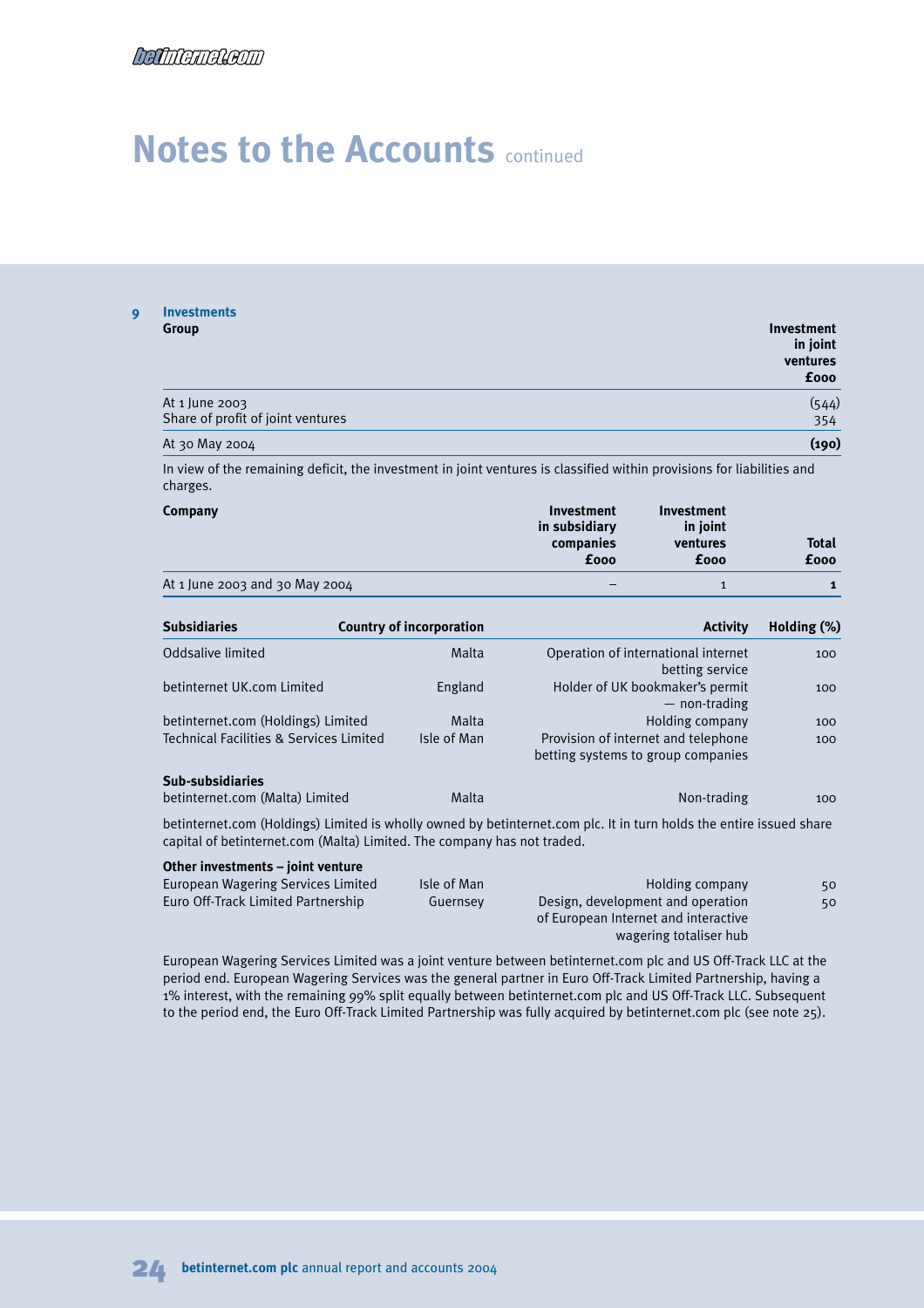#### **10 Debtors**

|                                    | <b>The Group</b>    |                     | <b>The Company</b>  |                     |
|------------------------------------|---------------------|---------------------|---------------------|---------------------|
|                                    | 2004<br><b>fooo</b> | 2003<br><b>£000</b> | 2004<br><b>£000</b> | 2003<br><b>£000</b> |
|                                    |                     |                     |                     |                     |
| Trade debtors                      | 52                  | 262                 | 51                  | 257                 |
| Amount due from group undertakings |                     |                     | 1,316               | 1,065               |
| Sundry debtor from joint venture   | 641                 | 1,160               | 661                 | 1,192               |
| VAT recoverable                    |                     | 6                   |                     |                     |
| Other debtors and prepayments      | 158                 | 183                 | 79                  | 87                  |
|                                    | 851                 | 1,611               | 2,107               | 2,601               |
|                                    |                     | <b>The Group</b>    |                     | <b>The Company</b>  |
|                                    | 2004                | 2003                | 2004                | 2003                |
|                                    | £000                | <b>£000</b>         | <b>£000</b>         | <b>£000</b>         |
| Due within one year                | 210                 | 451                 | 130                 | 344                 |
| Due after more than one year       | 641                 | 1,160               | 1,977               | 2,257               |
|                                    | 851                 | 1,611               | 2,107               | 2,601               |

The sundry debtor represents amounts incurred by betinternet.com plc and a subsidiary in the establishment, installation and operation of the European Internet and interactive wagering totaliser system.

The amount due from group undertakings is due from a subsidiary company and is unsecured interest-free and repayable on demand.

## **11 Creditors: amounts falling due within one year**

7

|                              | <b>The Group</b> |             | <b>The Company</b> |             |
|------------------------------|------------------|-------------|--------------------|-------------|
|                              | 2004             | 2003        | 2004               | 2003        |
|                              | <b>fooo</b>      | <b>fooo</b> | <b>fooo</b>        | <b>fooo</b> |
| <b>Bank overdrafts</b>       |                  | 87          |                    | 34          |
| Trade creditors              | 1,208            | 1,343       | 1,114              | 1,088       |
| Deferred income              | 16               | 47          | 16                 | 29          |
| Accruals and other creditors | 286              | 399         | 269                | 277         |
|                              | 1,517            | 1,876       | 1,399              | 1,428       |

Included in accruals and other creditors for both the company and the group are amounts payable in respect of income tax and national insurance of £24,526 (2003: £26,167) relating to the payroll, and betting duty payable of £2,107 (2003: £6,400).

The group's policy regarding liquidity is outlined in note 22 on page 30.

The bank overdrafts carry variable interest rates and are payable on demand.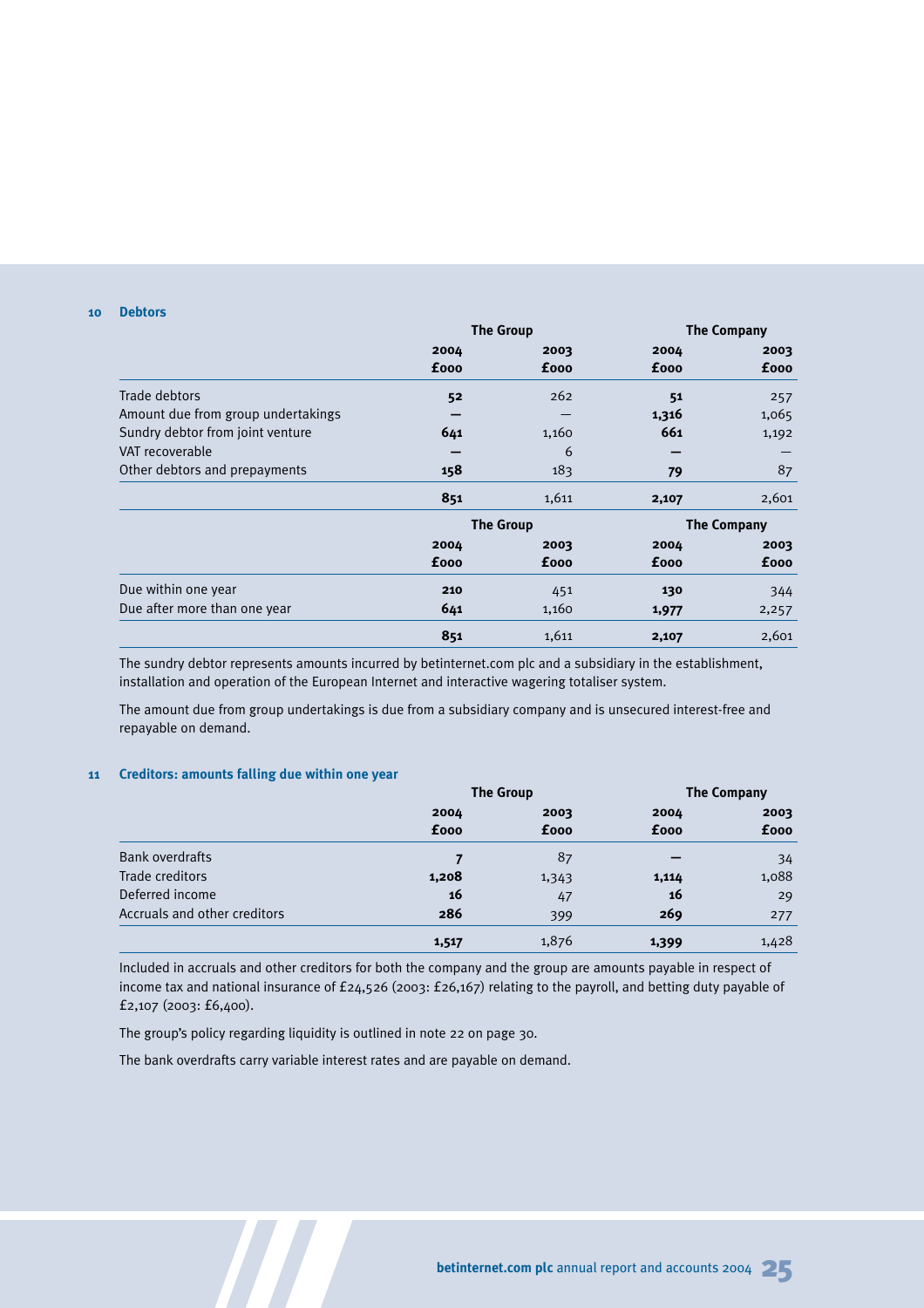# **Notes to the Accounts continued**

## **12 Share Capital Authorised**

|                                                  | No.         | 2004<br><b>£000</b> | 2003<br><b>fooo</b> |
|--------------------------------------------------|-------------|---------------------|---------------------|
| Ordinary shares of 1p each                       | 185,000,000 | 1,850               | 1,850               |
| Allotted, issued and fully paid                  |             |                     |                     |
| At 1 June 2003: ordinary shares of 1p each       | 116,687,027 | 1,167               | 1,007               |
| Issued under the terms of subscription agreement |             |                     | 160                 |
| <b>Exercise of warrants</b>                      | 625         |                     |                     |
| At 30 May 2004: ordinary shares of 1p each       | 116,687,652 | 1,167               | 1,167               |

During the period ended 30 May 2004, the exercise of warrants issued to existing shareholders resulted in 625 new ordinary shares being issued on 9 January 2004 at 12p per share.

During the period ended 1 June 2003 there were the following changes in the share capital of the company:

Under the terms of a subscription and shareholders agreement ('subscription agreement') dated 10 December 2001, certain investors, including M L Child, a former director of the company, agreed to subscribe for 30,000,000 new ordinary shares for a total consideration of £3,000,000. Upon completion of the agreement, 14,000,000 new ordinary shares were issued for a total consideration of £1,400,000.

The balance of £1,600,000 was received in two tranches during the period following the issue of 16,000,000 new ordinary shares.

## **Options**

Movements in share options during the period ended 30 May 2004 were as follows:

| At $1$ June 2003 $-$ 1p Ordinary Shares | 9,330,820   |
|-----------------------------------------|-------------|
| Options lapsed                          | (3,033,740) |
| Options granted                         |             |

**No.**

At 30 May 2004 — 1p Ordinary Shares **6,297,080**

| Details of options at 30 May 2004 were as follows: |                    |                        |                                   |
|----------------------------------------------------|--------------------|------------------------|-----------------------------------|
|                                                    | Price per share    | <b>Options granted</b> | <b>Exercisable between</b>        |
| 1998 Share Option Plan                             | 1p                 | 80,000                 | June 2001 and June 2008           |
| 1998 Share Option Plan                             | 1p                 | 500,000                | April 2002 and April 2009         |
| 1998 Share Option Plan                             | 3.25p              | 44,800                 | August 2002 and August 2009       |
| 1998 Share Option Plan                             | 3.25p              | 44,800                 | September 2002 and September 2009 |
| 1998 Share Option Plan                             | 23.15 <sub>p</sub> | 64,000                 | April 2003 and April 2010         |
| 1998 Share Option Plan                             | 23.15 <sub>p</sub> | 56,000                 | September 2003 and September 2010 |
| 1998 Share Option Plan                             | 23.15P             | 40,000                 | December 2003 and December 2010   |
| 2000 USA Share Option Plan                         | 10 <sub>p</sub>    | 1,822,493              | December 2003 and December 2012   |
| 2000 USA Share Option Plan                         | 10 <sub>p</sub>    | 1,822,493              | December 2004 and December 2012   |
| 2000 Share Option Plan                             | 12p                | 1,822,494              | December 2005 and December 2012   |
|                                                    |                    | 6,297,080              |                                   |

Details of options held by directors are disclosed in the Report of the remuneration committee on pages 11 to 13.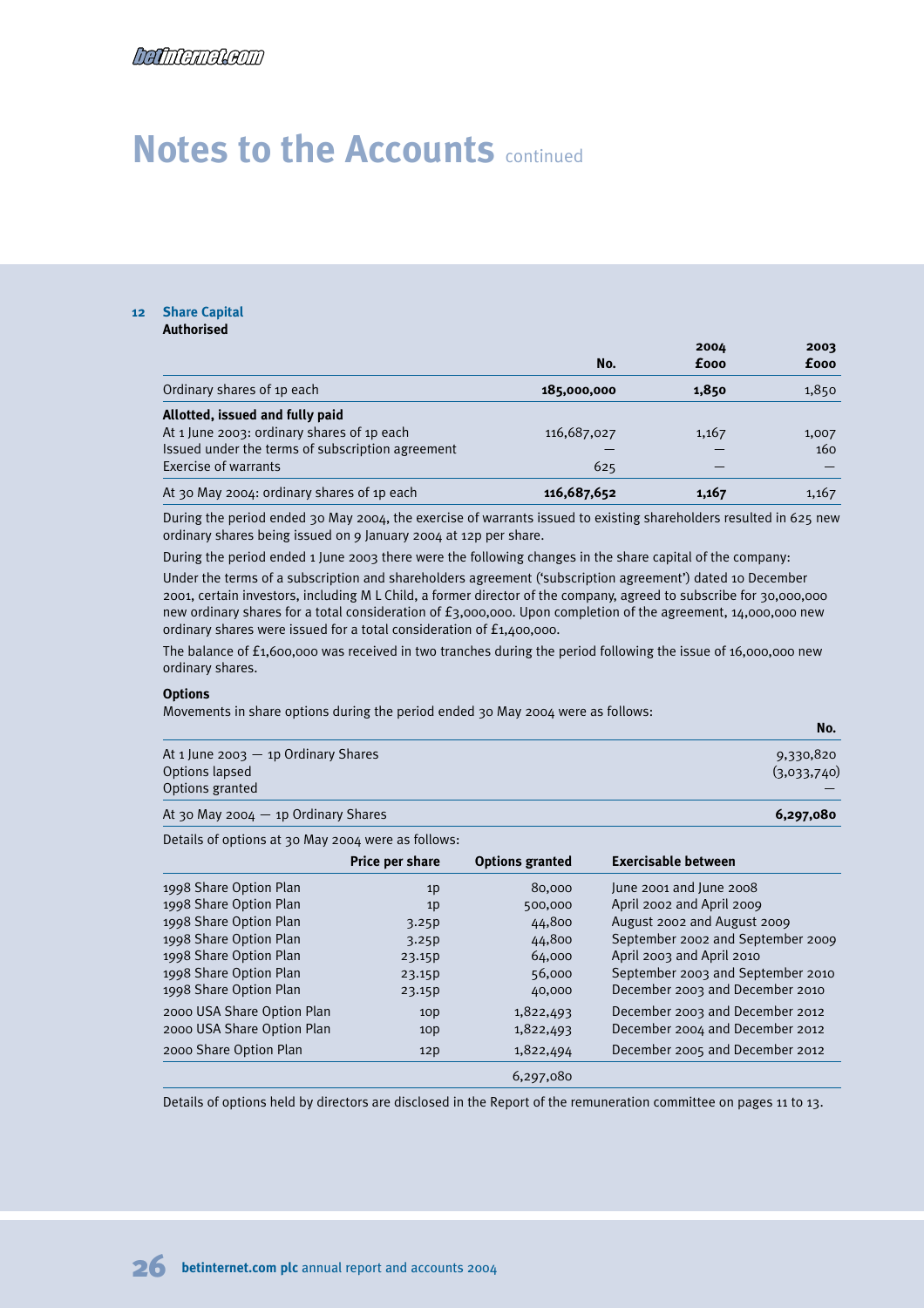## **12 Share Capital (continued)**

## **Warrants**

Movements in share warrants during the period ended 30 May 2004 were as follows:

| (a)<br>Warrants in respect of subscription<br>agreement dated December 2001 | No.        | <b>Subscription</b><br>price (p) | <b>Maximum</b><br>subscription<br>(£000) | Latest date of<br>exercise |
|-----------------------------------------------------------------------------|------------|----------------------------------|------------------------------------------|----------------------------|
| As at $1$ June 2003 $-$ 1p Ordinary Shares                                  | 25,263,132 | 12                               | 3,032                                    | December 2004              |
| <b>Issued</b>                                                               |            | 12                               |                                          |                            |
| Exercised                                                                   | (625)      | 12                               |                                          |                            |
| As at 30 May 2004 $-$ 1p Ordinary Shares                                    | 25,262,507 | 12                               | 3,032                                    | December 2004              |
| (b)<br>Warrants issued to Williams de Broë Plc                              |            |                                  |                                          |                            |
| As at $1$ June 2003                                                         |            |                                  |                                          |                            |
| and 30 May 2004 $-$ 1p Ordinary Shares                                      | 312,500    | 16                               | 50                                       | May 2007                   |

## **13 Reserves**

| Group                                  | <b>Share</b><br><b>Premium</b><br><b>fooo</b> | <b>Profit and</b><br><b>Loss Account</b><br><b>£000</b> |
|----------------------------------------|-----------------------------------------------|---------------------------------------------------------|
| At 1 June 2003                         | 6,928                                         | (5,774)                                                 |
| Premium on share issues, less expenses |                                               |                                                         |
| Retained loss for the year             |                                               | (1,894)                                                 |
| At 30 May 2004                         | 6,928                                         | (7,668)                                                 |
| Company                                | <b>Share</b>                                  | <b>Profit and</b>                                       |
|                                        | <b>Premium</b><br><b>fooo</b>                 | <b>Loss Account</b><br>£000                             |
| At 1 June 2003                         | 6,928                                         |                                                         |
| Premium on share issues, less expenses |                                               |                                                         |
| Retained loss for the year             |                                               | (5, 169)<br>(1,711)                                     |

## **14 Reconciliation of movements in shareholders' funds**

II.

|                                                                            | <b>The Group</b>    |                     | <b>The Company</b>  |                     |
|----------------------------------------------------------------------------|---------------------|---------------------|---------------------|---------------------|
|                                                                            | 2004<br><b>fooo</b> | 2003<br><b>£000</b> | 2004<br><b>fooo</b> | 2003<br><b>fooo</b> |
| (Loss)/profit for the financial period<br>Increase in issued share capital | (1,894)             | (130)               | (1,711)             | 275                 |
| and share premium account                                                  |                     | 1,568               |                     | 1,568               |
| Net (decrease)/increase in shareholders' funds                             | (1,894)             | 1,438               | (1,711)             | 1,843               |
| Opening shareholders' funds                                                | 2,321               | 883                 | 2,926               | 1,083               |
| Closing shareholders' funds                                                | 427                 | 2,321               | 1,215               | 2,926               |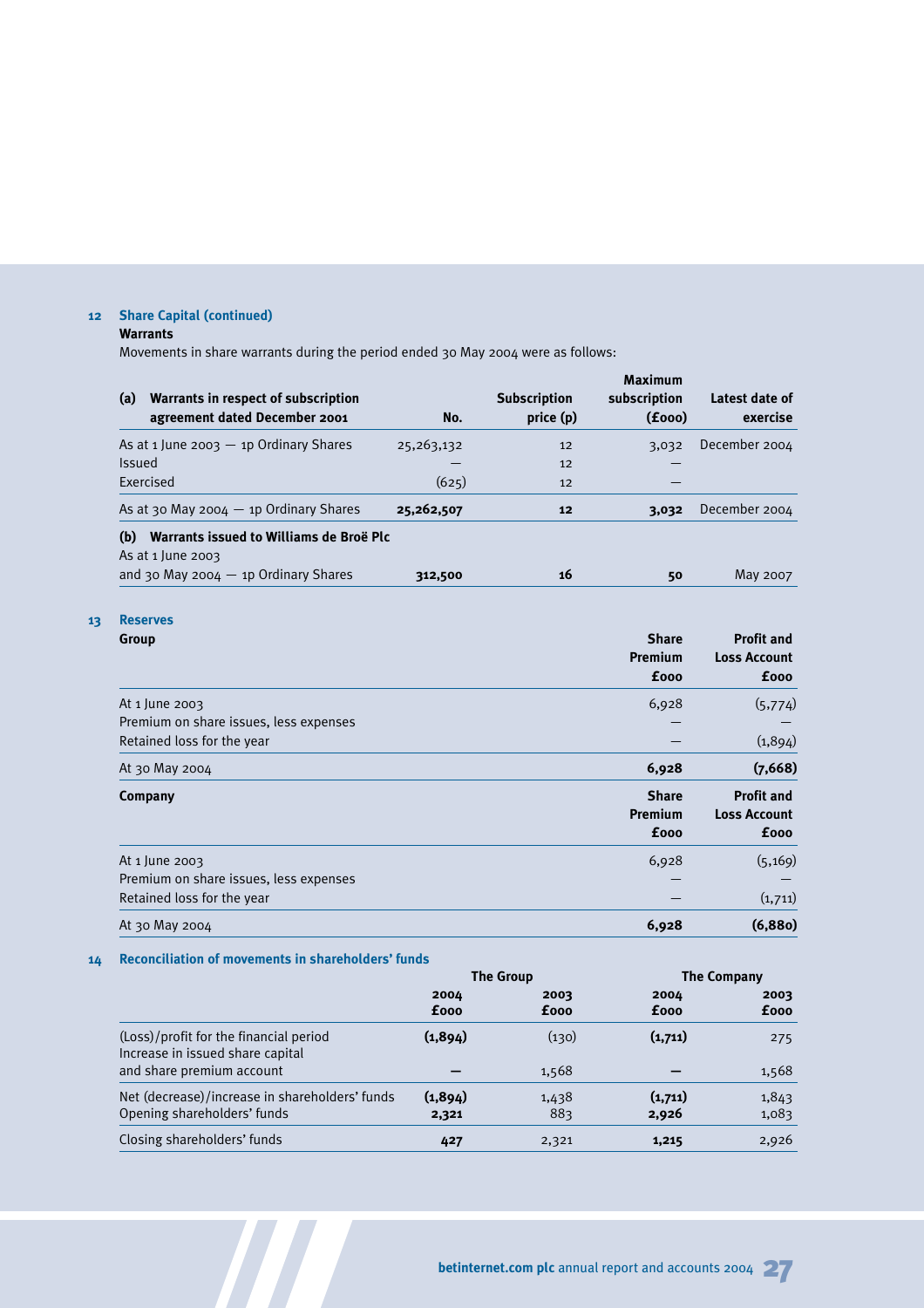# **Notes to the Accounts <b>continued**

## **15 Reconciliation of operating (loss)/profit to net cash outflow from operating activities**

|                                                                       | 2004                | 2003                |
|-----------------------------------------------------------------------|---------------------|---------------------|
|                                                                       | £000                | <b>fooo</b>         |
| Operating (loss)/profit                                               | (2, 249)            | 101                 |
| Depreciation and amortisation charges                                 | 785                 | 544                 |
| Reduction/(increase) in debtors                                       | 760                 | (788)               |
| Reduction in creditors                                                | (280)               | (852)               |
| Net cash outflow from operating activities                            | (984)               | (995)               |
| Analysis of cash flows for headings netted in the cash flow statement |                     |                     |
|                                                                       | 2004<br><b>fooo</b> | 2003<br><b>fooo</b> |
| Return on investments and servicing of finance                        |                     |                     |
| Interest received                                                     | $\mathbf{1}$        | 8                   |
| Capital expenditure                                                   |                     |                     |
| Payments to acquire tangible fixed assets                             | (345)               | (382)               |
| Receipts from sale of tangible fixed assets                           |                     | 5                   |
| Net capital expenditure                                               | 345                 | (377)               |
| Acquisition (including cash assumed)                                  |                     |                     |
| Cash consideration                                                    |                     |                     |
| Cash assumed                                                          |                     | 77                  |
|                                                                       |                     | 77                  |
| <b>Financing</b>                                                      |                     |                     |
| Issue of new shares including share premium                           |                     | 1,568               |
| Repayment of borrowings                                               |                     | (350)               |
|                                                                       |                     | 1,218               |

## **17 Analysis of net funds**

|                          | At 1 June<br>2003<br><b>fooo</b> | Cash<br><b>Flow</b><br><b>fooo</b> | At 30 May<br>2004<br><b>fooo</b> |
|--------------------------|----------------------------------|------------------------------------|----------------------------------|
| Cash in hand and at bank | 1,852                            | (1,408)                            | 444                              |
| Bank overdraft           | (87)                             | 80                                 | (7)                              |
|                          | 1,765                            | 1,328                              | 437                              |

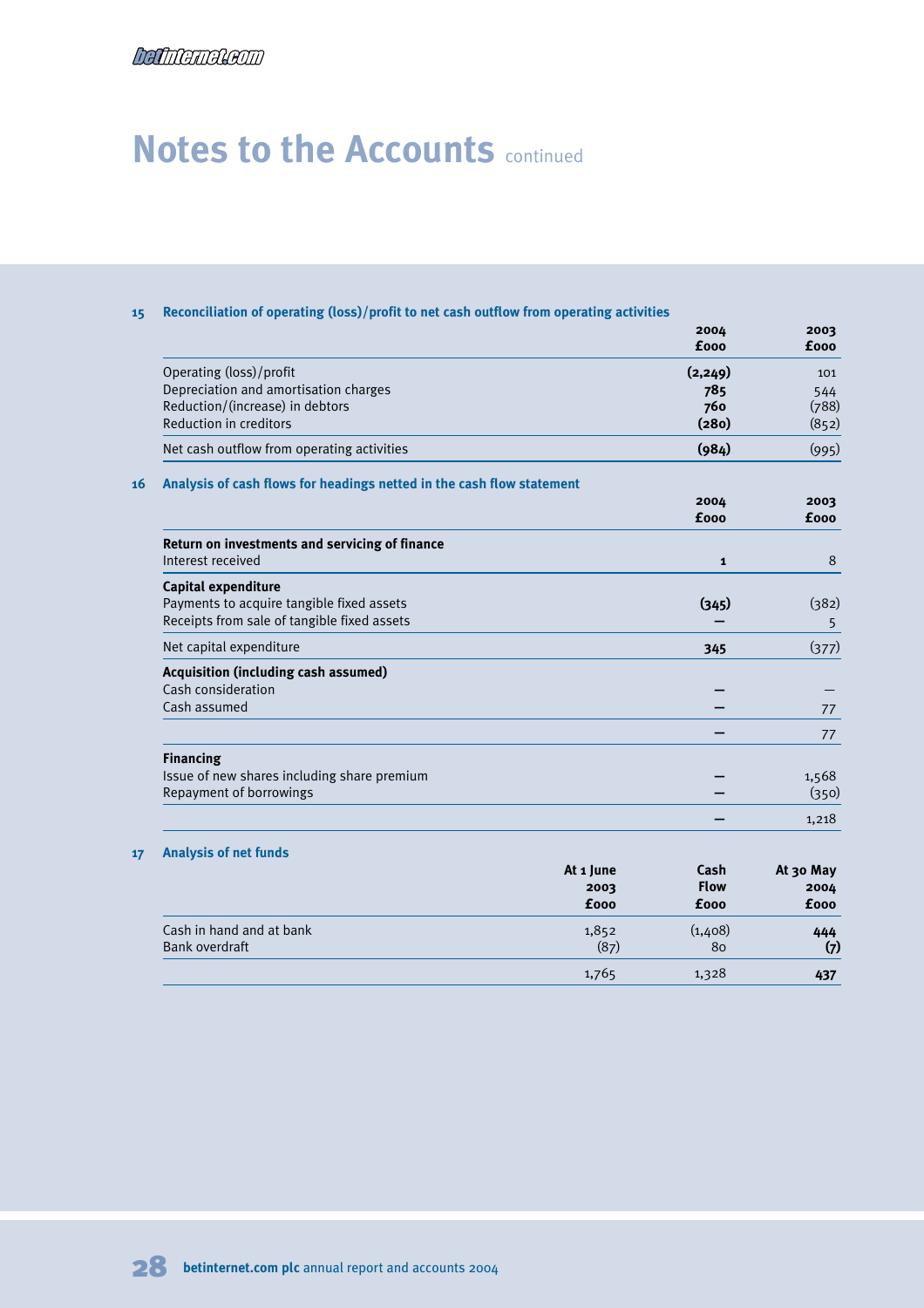### **18 Contingent liabilities**

By the nature of the business, a stake can be received from a customer in respect of some event happening in the future, and hence the level of any actual liability to the group cannot be assessed until after that event has occurred, although the maximum potential liability can be determined. As at the balance sheet date there were £16,087 (2003:  $f(46,752)$  of such stakes that had been received where the event to which they related was after the balance sheet date. Accordingly, such amount has been reflected as deferred income in the balance sheet (see note 12).

## **19 Capital commitments**

As at 30 May 2004, the group had no capital commitments (2003: £nil).

#### **20 Operating lease commitments**

At 30 May 2004, the group was committed to making the following payments during the next period in respect of operating leases:

|                                      | 2004<br><b>fooo</b> | 2003<br><b>fooo</b> |
|--------------------------------------|---------------------|---------------------|
| Leases which expire after five years | 108                 | 80                  |

## **21 Related party transactions**

During the period ended 30 May 2004 an amount totalling £2,016 (2003: £9,270) has either been paid by the group, or reflected as payable, to a single supplier, Partingtons Limited. W D Mummery who was a director of betinternet.com plc at the period end was a 50% shareholder of that supplier during the period.

Amounts totalling £24,275 (2003: £31,947) were paid, or are reflected as payable, to Binchy's, a firm of solicitors. One of the partners of that firm is a sister (Jennifer Caldwell) of Mr V E Caldwell, who resigned as a director of the company during the period ended 1 June 2003. Jennifer Caldwell also continued to hold a substantial interest in the company's ordinary share capital at the period end.

During the period ended 1 June 2003 amounts of £5,796 and £31,428 were paid to two brothers of Mr V E Caldwell for services provided to the group in connection with consultancy services provided. The consultancy agreements were terminated during the period ended 1 June 2003.

During the period £15,008 (2003: £32,261) was paid to Browne Craine Associates Limited for the provision of D P Craine's services as Company Secretary (2003: Finance Director and Company Secretary). D P Craine is a director of Browne Craine Associates Limited.

During the period ended 30 May 2004 amounts totalling £59,393 (2003: £34,805) were paid to iRegent Corporate Finance Limited for corporate finance services. M L Child, who was a director of betinternet.com plc during the period, was a director of iRegent Corporate Finance Limited during the period.

Rental and service charge payments of £149,794 (2003: £81,793) were paid to Burnbrae Limited during the period.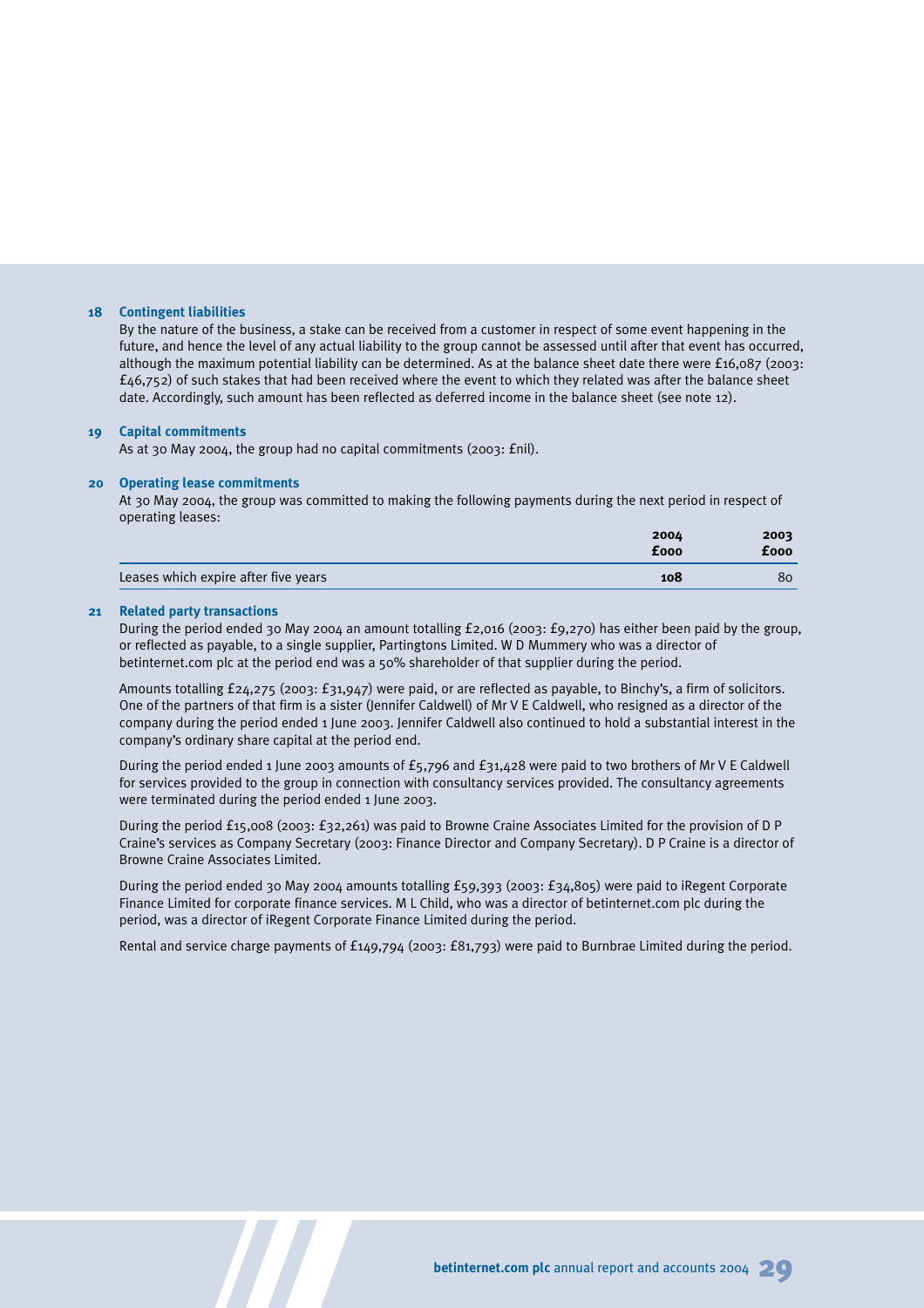# **Notes to the Accounts continued**

## **22 Financial instruments**

The group's financial instruments comprise cash balances, loans and liquid resources. The group has no derivatives. The main purpose of these financial instruments is to raise finance for the group's operations. The disclosures below exclude short-term debtors and creditors. It is, and has been throughout the period under review, the group's policy that no trading in financial instruments should be undertaken.

The main risks arising from the group's financial instruments are interest rate risk, liquidity risk, credit risk and foreign currency risk.

#### **Interest rate risk**

The group finances its operations mainly through capital with limited levels of borrowings. Cash at bank and in hand earns interest at floating rates, based principally on short-term inter bank rates. At the period end the group had no borrowings other than temporary overdrafts caused by timing differences associated with cash in transit.

#### **Liquidity**

The group's objective is to maintain continuity of funding through trading and share issues but to also retain flexibility through the use of short-term loans.

In order to provide customers with the reassurance that repayment requests are immediately met, the group seeks to ensure that its cash balances plus amounts held by host tracks on behalf of customers exceed the balances due to customers. On this measure, there was a shortfall of £581,000 at the period end. As further explained in note 25 the group has concluded arrangements to raise, subject to shareholder approval, £1million (£900,000 nett of expenses).

### **Credit risk**

The group's policy is to control credit risk by only entering into financial instruments with counterparties after taking account of their credit rating.

### **Foreign currency risk**

The group incurs foreign currency risk on stakes and winnings that are denominated in a currency other than sterling. The group ensures that whenever stakes are denominated in other currencies, corresponding winnings are also denominated in those other currencies, thus limiting the foreign currency risk to the margin on these transactions.

#### **Fair values**

The fair value of financial assets and liabilities is equivalent to balance sheet values.

## **23 Pension arrangements**

The group does not operate any pension scheme for any of its directors or employees. Payments are, however, made on behalf of certain directors to contribute to their own personal pension arrangements.

#### **24 Controlling party and ultimate controlling party**

The directors are of the opinion that there is no single ultimate controlling party.

## **25 Post-balance sheet events**

Following the period end, betinternet.com plc acquired the 50% of Euro Off-Track Limited Partnership not previously owned. This operation is now wholly owned by the group and will be fully consolidated with effect from 30 June 2004.

The directors noted that on 18 October 2004, the company received the proceeds of a convertible loan from Burnbrae Limited amounting to £200,000. The loan is capable of converting to 5 million new Ordinary Shares. The company has also entered into arrangements for a placing of new Ordinary Shares with Burnbrae Limited in order to raise further funding of £800,000. Both the conversion of the outstanding loan notes and the placing are subject to, and conditional upon, the approval of the independent shareholders to the waiver of the requirements of Rule 9 of the City Code.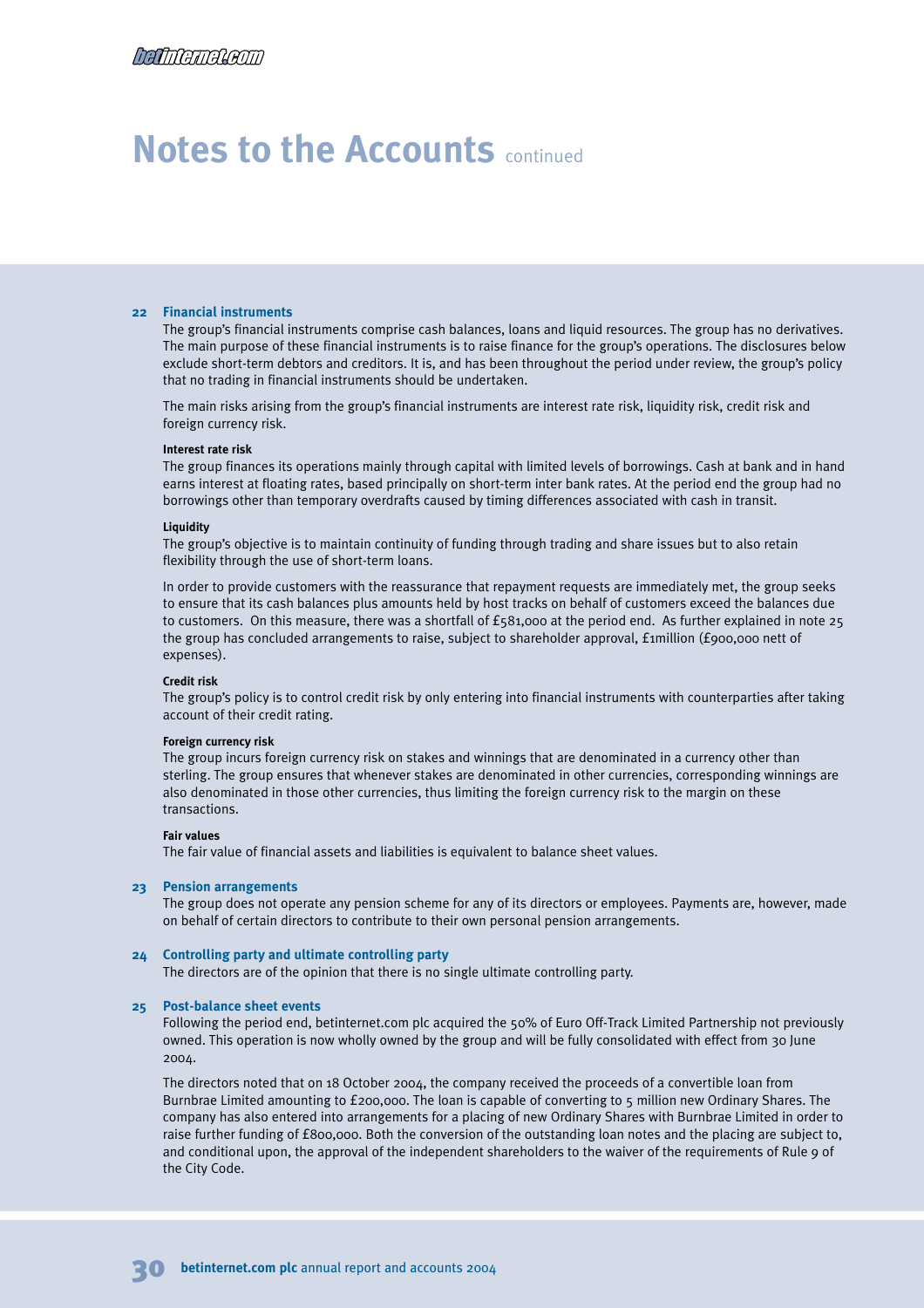# **Notice of Meeting**

NOTICE IS HEREBY GIVEN that the Sixth Annual General meeting of the above-named company will be held at The Claremont Hotel, 18/19 Loch Promenade, Douglas, Isle of Man, on 6 January 2005 at 2.00 pm for the purpose of transacting the following business:

## **Ordinary Business**

- 1 To receive and adopt the report of the directors and the accounts for the year ended 30 May 2004.
- 2 To re-elect as a director Mr P E Doona who retires by rotation and, being eligible, offers himself for reelection in accordance with the company's Articles of Association.
- 3 To elect as a director Mr J Mellon who was appointed since the date of the previous annual general meeting and offers himself for election in accordance with the company's Articles of Association.
- 4 To reappoint KPMG Audit LLC as auditors and to authorise the directors to determine their remuneration.

## **Special Business**

To consider and, if thought fit, to pass the following resolutions:

## As an Ordinary Resolution

5 That the authority granted to the Directors of the Company to allot relevant securities by a special resolution which was passed at the Annual General Meeting of the Company held on 9 December 2002 be renewed pursuant to the power provided by Article 6(E) of the Company's Articles of Association, that such renewal of authority be for the exercise of that power generally and unconditionally and in all respects in the same terms as originally granted, and that such authority shall expire at the conclusion of the next Annual General Meeting of the Company after the date of passing of this Resolution unless renewed, varied or revoked by the Company in General Meeting;

## As a Special Resolution

6 The directors of the Company be and they are hereby empowered pursuant to Article 8 of the Articles of

Association of the Company (the "Articles") to allot equity securities (as defined in Article  $7(H)$  of the Articles) pursuant to the authority conferred on the directors to allot relevant securities by Resolution 5 above as if paragraph A of Article 7 of the Articles did not apply to such allotment PROVIDED THAT this power shall be limited to:

- (i) the allotment of equity securities in connection with a rights issue in favour of ordinary shareholders where the equity securities are issued proportionally (or as nearly as may be) to the respective number of ordinary shares held by such shareholders (but subject to such exclusions or other arrangements as the directors may deem necessary or expedient to deal with issues arising under the laws of any territory or the requirements of any regulatory body or any stock exchange in any territory or the fixing of exchange rates applicable to any such equity securities where such equity securities are to be issued to shareholders in more than one territory, or legal or practical problems in resect of overseas shareholders, fractional entitlements or otherwise howsoever);
- (ii) the allotment of equity securities to holders of any options under any share option scheme of the Company for the time being in force, on the exercise by them of any such options; and
- (iii) the allotment (otherwise than pursuant to paragraphs (i) or (ii) above) of equity securities up to a maximum aggregate nominal value equal to 5% of the issued ordinary share capital of the Company for the time being.

The power hereby conferred shall expire at the conclusion of the next Annual General Meeting of the Company after the date of passing of this Resolution unless such power shall be renewed in accordance with and subject to the provisions of the said Article 8, save that the Company may before such expiry make an offer or agreement which would or might require equity securities to be allotted after such expiry and the directors may allot equity securities pursuant to such offer or agreement as if the power conferred hereby had not expired.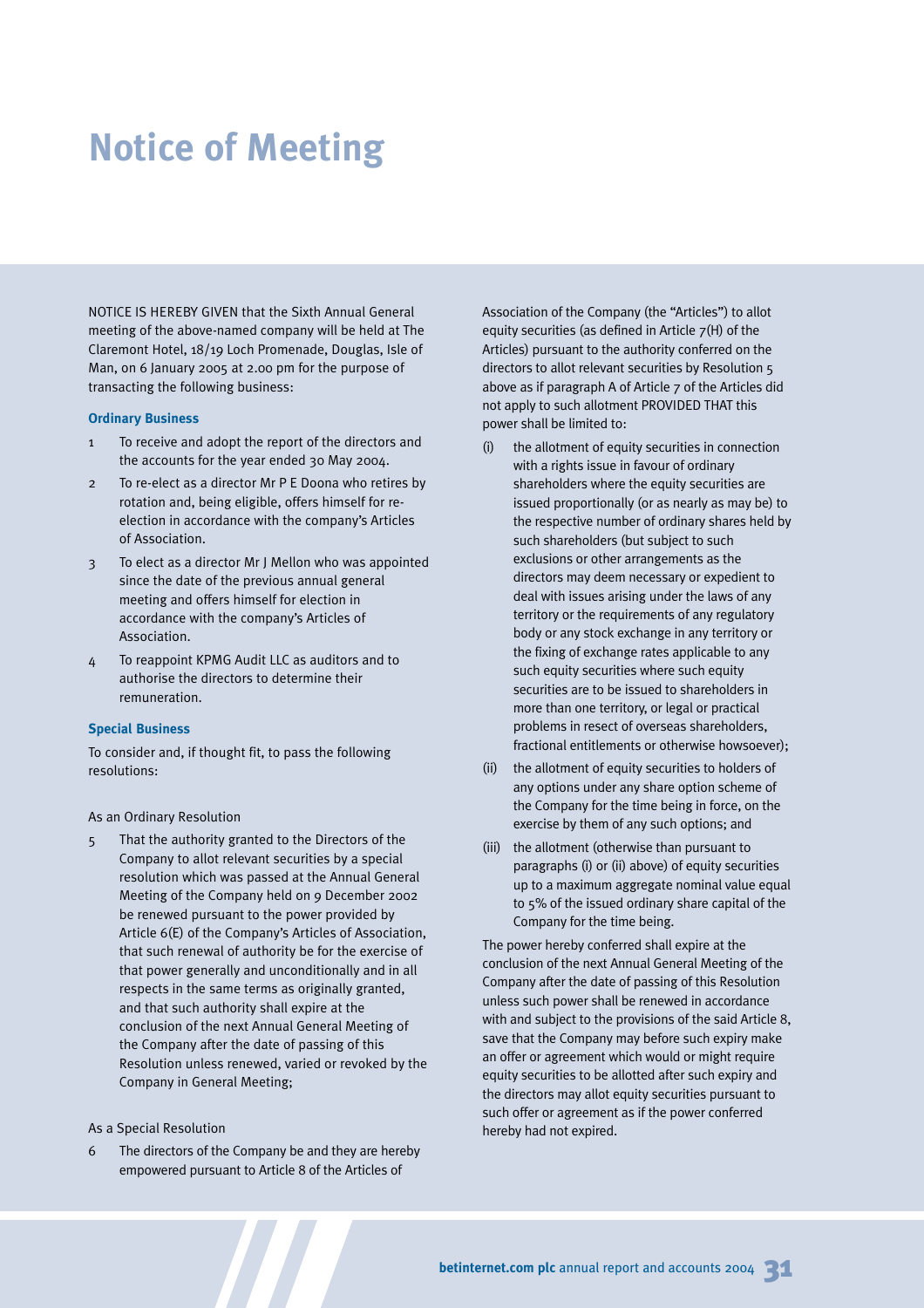# **Notice of Meeting Continued**

## As Ordinary Resolutions

- 7 That in accordance with Article 12 of the Company's Articles of Association and with Section 13 of the Companies Act 1992 the Company be generally and unconditionally authorised to make market purchases (as defined by Section 13(2) of the Companies Act 1992) of ordinary shares of 1 pence each in its capital, provided that:
	- (a) subject to the passing by the members of the Company of the resolutions to be proposed at the extraordinary general meeting of the Company to be held on 29 December 2004 (the "Resolutions") the maximum number of shares that may be acquired is 15,044,000, and if the Resolutions are not passed, the maximum number of shares that may be acquired is 12,544,000;
	- (b) the minimum price that may be paid for the shares is 1 pence;
	- (c) the maximum price that may be paid is, for a share the Company contracts to purchase on any day, a sum equal to 105% of the average of the upper and lower quotations on the Daily Official List of the London Stock Exchange for the ordinary shares of the Company on the five business days immediately preceding that day; and
	- (d) the authority conferred by this resolution shall expire at the conclusion of the next Annual General Meeting of the Company after the date of the passing of this Resolution unless renewed, varied or revoked by the Company in General Meeting, but not so as to prejudice the completion of a purchase contracted before that date.
- 8 That the Report of the remuneration committee be received and adopted.
- 9 That the betinternet.com 2005 Share Option Plan ("Plan"), the principal terms of which are set out in Appendix [1] of the letter to shareholders dated 10 December 2004, a copy of the rules of which is produced to this Meeting by the Chairman and initialled for the purposes of identification, be and it

is hereby adopted and established and that the Board be and thereby is authorised to do all acts and things as it may consider necessary or desirable to carry the Plan into effect.

By order of the Board

## **M Caldwell** Secretary

Dated 10 December 2004

Registered Office: Viking House, Nelson Street, Douglas, Isle of Man, IM1 2AH

Notes

- 1. A member of the company who is entitled to attend and vote at the above Meeting is entitled to appoint a proxy or proxies to attend, speak and vote on his, her or its behalf. A proxy need not be a member of the company. Completion of a proxy form does not preclude a member from attending the above Meeting and from speaking and voting thereat.
- 2. To be valid, proxy forms must be deposited with the company's Registrars, Capita Registrars, The Registry, 34 Beckenham Road, Beckenham, Kent, BR3 4TU not later than 2.00 pm on 4 January 2005.
- 3. A copy of the contracts of service between each of the current directors of the company and the company will be available for inspection at the Meeting from 15 minutes prior to and until the conclusion of the Meeting.
- 4. The register of directors' interests and particulars of directors' transactions in the share capital of the company and its subsidiary companies will be available for inspection at the Meeting from 15 minutes prior to and until the conclusion of the Meeting. Otherwise they will be open for inspection at the Registered Office of the company during normal business hours on any week day (Saturdays and Isle of Man public holidays excluded) from the date of this notice until the date of the Meeting.